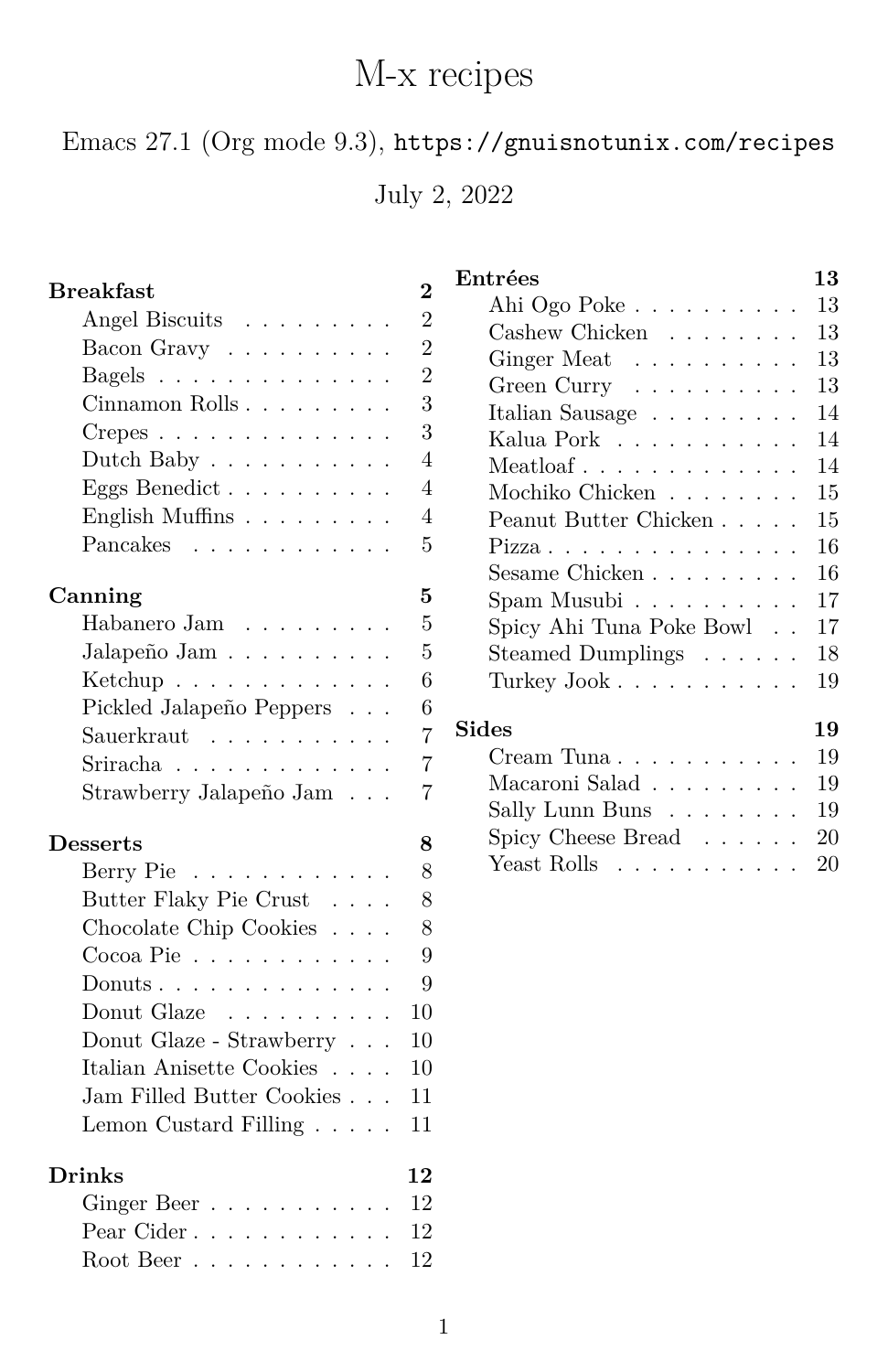## **Breakfast**

## **Angel Biscuits**

<span id="page-1-0"></span>source: postcard, servings: 30-35 biscuits, prep-time: 10 mins, cook-time: 16-18 mins

## **Ingredients**

- 5 cups all purpose flour
- 3T sugar
- 1t salt
- 1t baking soda
- 3t baking powder
- 2 packs active yeast
- $-1/2$  cup warm water
- $-3/4$  cup butter
- 2 cups buttermilk

## **Directions**

- 1. Preheat oven to 375F.
- 2. Mix dry ingredients together.
- 3. Cut in shortening with pastry blender.
- 4. Add buttermilk
- 5. Dissolve yeast in warm water in smaller bowl, then add to flour mixture.
- 6. Blend together and knead on floured surface.
- 7. Roll out dough to 3/4" thickness, cut biscuits and put on baking sheet
- <span id="page-1-1"></span>8. Bake 16-18 minutes until golden on top with cooked centers.

## **Bacon Gravy**

source: [https://www.allrecipes.c](https://www.allrecipes.com/recipe/161819/bacon-gravy-for-biscuits/) [om/recipe/161819/bacon-gravy-for](https://www.allrecipes.com/recipe/161819/bacon-gravy-for-biscuits/) [-biscuits/](https://www.allrecipes.com/recipe/161819/bacon-gravy-for-biscuits/), servings: 5, prep-time: 10 mins, cook-time: 15 mins

## **Ingredients**

- 4 thick slices bacon
- 1 cup milk, or as needed
- 1/4 cup all-purpose flour
- salt and pepper to taste

## **Directions**

- 1. Cook the bacon in a deep skillet over medium heat until crisp, about 10 minutes.
- 2. Remove bacon to a paper towel lined plate and keep the grease in the pan.
- 3. Gradually stir in the flour so that no lumps form, then mix in the milk, continuing to cook and stir until thickened.
- <span id="page-1-2"></span>4. Crumble the bacon into the gravy and season with salt and pepper before serving.

## **Bagels**

source: [https://myhomesteadpantry.](https://myhomesteadpantry.com/chewy-overnight-bagels-einstein-bros-copycat/) [com/chewy-overnight-bagels-einst](https://myhomesteadpantry.com/chewy-overnight-bagels-einstein-bros-copycat/) [ein-bros-copycat/](https://myhomesteadpantry.com/chewy-overnight-bagels-einstein-bros-copycat/)

#### **Ingredients**

- 1 tbsp honey
- 1 tbsp yeast
- $-11/2$  c warm water
- 4 c bread flour
- 2 tsp salt
- 1 egg for brushing on top of bagels

- 1. The night before: combine honey, yeast, and water in stand mixer. Whisk and rest for 5 minutes.
- 2. Mix in half of flour with dough hook, then add the other half with salt.
- 3. Knead by hand for a couple minutes, then cover in a greased bowel in the fridge overnight.
- 4. Remove from fridge and rest for 1.5-2 hours, then divide into 8 pieces.
- 5. Roll each piece smooth, poke a hole in the middle and shape. Move to a baking sheet and cover.
- 6. Start water boiling and set oven to 425F.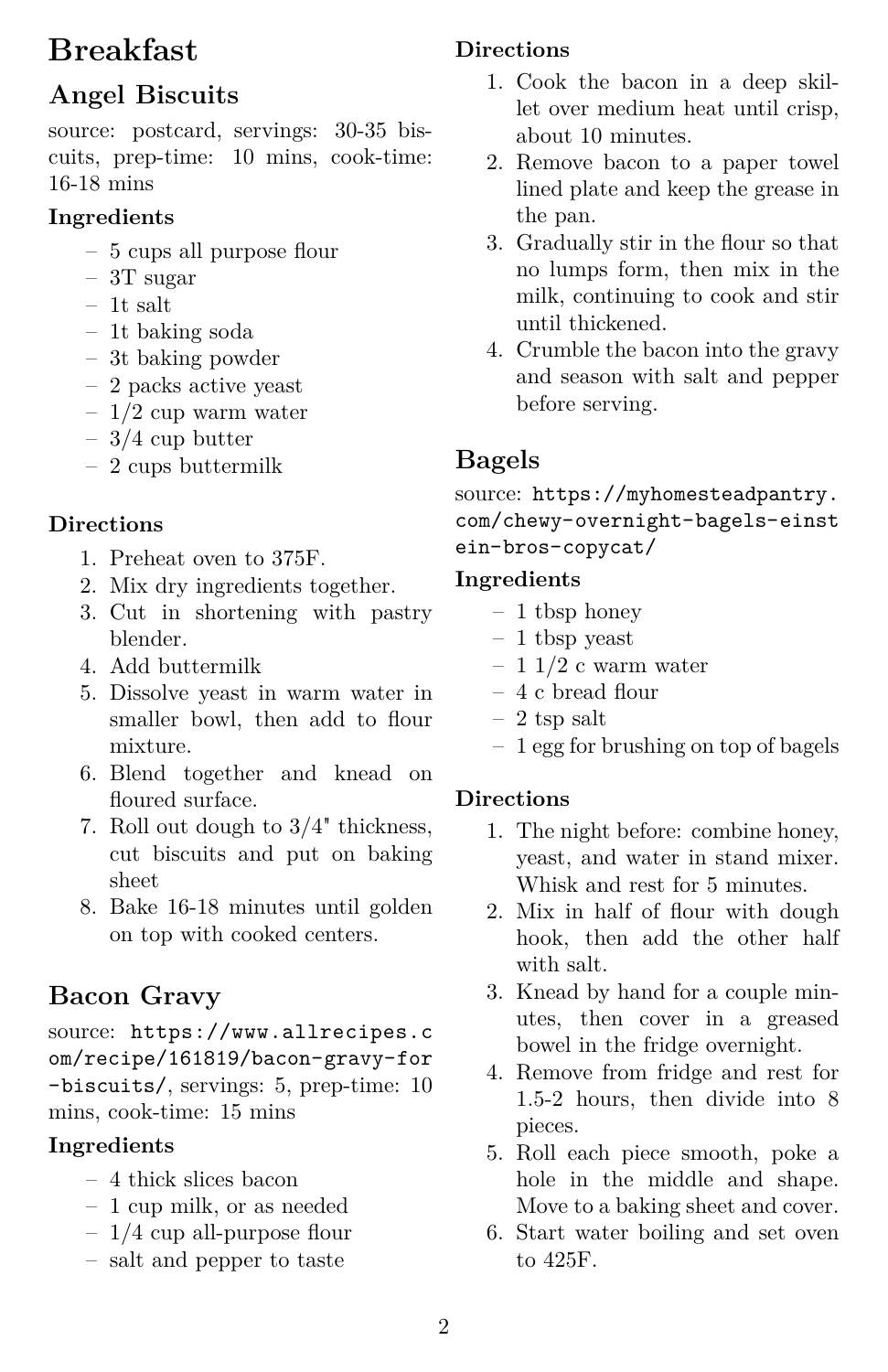- 7. Boil each bagel 1-2 minutes per side, then move back to baking sheet.
- 8. Brush bagels with egg wash and add toppings.
- <span id="page-2-0"></span>9. Bake for ~25 minutes until golden brown, rotate baking sheet halfway through.

### **Cinnamon Rolls**

source: [https://www.foodnetwork.co](https://www.foodnetwork.com/recipes/blue-ribbon-cinnamon-rolls-recipe-3416473) [m/recipes/blue-ribbon-cinnamon-r](https://www.foodnetwork.com/recipes/blue-ribbon-cinnamon-rolls-recipe-3416473) [olls-recipe-3416473](https://www.foodnetwork.com/recipes/blue-ribbon-cinnamon-rolls-recipe-3416473)

#### **Dough**

- 4 large eggs
- 3/4 cup granulated sugar (6 ounces)
- 1 teaspoon fine salt
- 2 cups lukewarm milk
- $-1/2$  cup (4 ounces) butter, at room temperature
- 8 cups all-purpose flour, divided
- 2 tablespoons active dry yeast
- Oil, for brushing

#### **Filling**

- 2 cups packed brown sugar
- 3 tablespoons ground cinnamon
- $-1/2$  cup butter room temp

#### **Frosting**

- 1/4 cup butter, softened
- 4oz cream cheese, softened
- 1 teaspoon vanilla extract
- 1/8 teaspoon salt
- $-11/2$  teaspoons milk
- 1-1/2 cups confectioners' sugar

#### **Directions**

1. Beat eggs, sugar, and salt together. Add warm milk, yeast, and butter. Slowly add 6 cups of flour, then add more until the consistency is right. Knead in mixer 7 minutes on medium speed.

- 2. Form ball with dough and move to greased bowl, then cover to rise for an hour.
- 3. Preheat oven to 350F. Spread dough into 1.5x2ft rectangle. Spread butter on dough then cover with brown sugar and cinnamon. Roll up and cut into slices with kitchen shears. Bake in pan for around 15 minutes, then cool.
- <span id="page-2-1"></span>4. For icing, whisk together softened butter, cream cheese, vanilla, salt, and milk. Slowly whisk in powdered sugar.

### **Crepes**

source: [https://www.bettycrocker](https://www.bettycrocker.com/recipes/crepes/d1a32347-ba88-4ddf-998b-d6f9e4dd74c3) [.com/recipes/crepes/d1a32347-ba8](https://www.bettycrocker.com/recipes/crepes/d1a32347-ba88-4ddf-998b-d6f9e4dd74c3) [8-4ddf-998b-d6f9e4dd74c3](https://www.bettycrocker.com/recipes/crepes/d1a32347-ba88-4ddf-998b-d6f9e4dd74c3), servings: 12, prep-time: 10 minutes, ready-in: 35 minutes

#### **Ingredients**

- 1 1/2 cups all-purpose flour
- 1 tablespoon granulated sugar
- 1/2 teaspoon baking powder
- $-1/2$  teaspoon salt
- 2 cups milk
- 2 tablespoons butter, melted
- 1/2 teaspoon vanilla
- $-2$  eggs

- 1. Mix flour, sugar, baking powder, and salt in bowl. Stir in milk, 2 tablespoons butter, vanilla, and eggs. Beat with whisk until smooth.
- <span id="page-2-2"></span>2. Butter pan and heat until bubbly. Pour on enough batter to lightly cover the bottom, and cook until light brown before carefully flipping.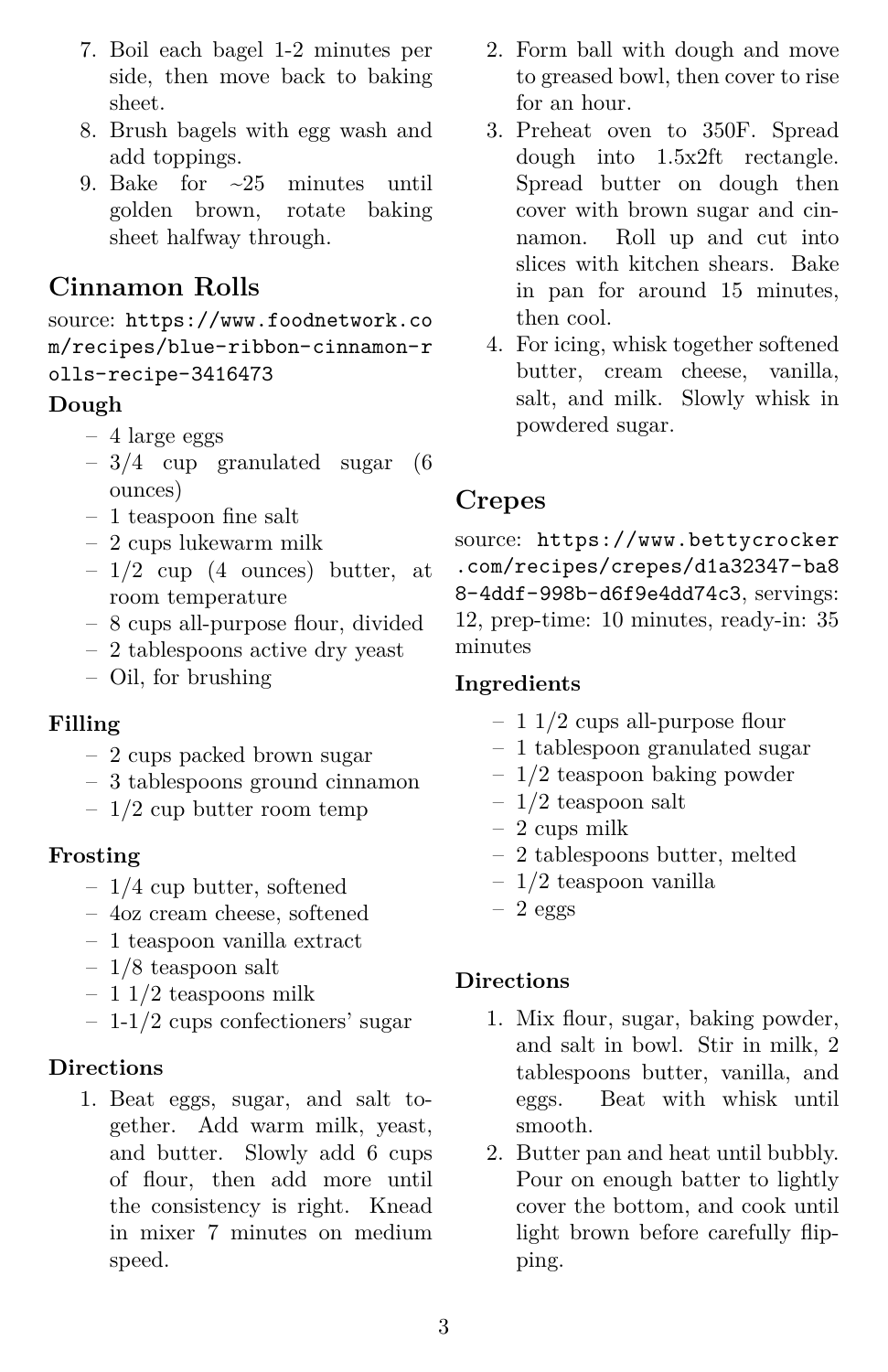## **Dutch Baby**

source: [https://cooking.nytimes.co](https://cooking.nytimes.com/recipes/6648-dutch-baby) [m/recipes/6648-dutch-baby](https://cooking.nytimes.com/recipes/6648-dutch-baby), readyin: 40 minutes

#### **Ingredients**

- $-3$  eggs
- $-1/2$  cup flour
- $-1/2$  cup milk
- 1 tablespoon sugar
- Pinch of nutmeg
- 4 tablespoons unsalted butter
- Syrup, preserves, confectioners' sugar or cinnamon sugar

#### **Directions**

- 1. Preheat oven to 425 degrees.
- 2. Whisk eggs, flour, milk, sugar and nutmeg until smooth.
- 3. Place butter in a heavy 10-inch skillet or baking dish and place in the oven. As soon as the butter has melted, add the batter to the pan, return pan to the oven and bake for 20 minutes, until the pancake is puffed and golden. Lower oven temperature to 300 degrees and bake five minutes longer.
- <span id="page-3-0"></span>4. Remove pancake from oven, cut into wedges

## **Eggs Benedict**

source: [https://www.allrecipes.c](https://www.allrecipes.com/recipe/17205/eggs-benedict/) [om/recipe/17205/eggs-benedict/](https://www.allrecipes.com/recipe/17205/eggs-benedict/), servings: 4, prep-time: 25 mins, cooktime: 5 mins

### **Ingredients**

- 4 egg yolks
- 3 1/2 tablespoons lemon juice
- 1 pinch ground white pepper
- 1/2 teaspoon Worcestershire sauce
- 1 tablespoon water
- 1 cup butter, melted
- 1/4 teaspoon salt
- $-8$  eggs
- 1 teaspoon distilled white vinegar
- 8 strips Canadian-style bacon
- 4 English muffins, split
- 2 tablespoons butter, softened

## **Directions**

- 1. In top of double boiler, whisk together egg yolks, lemon juice, pepper, Worcestershire sauce, and 1 tablespoon water.
- 2. Slowly add melted butter to sauce while whisking constantly. Add more water if it starts to get too thick. Once butter is incorporated, whisk in salt and remove from heat. Cover to keep warm.
- 3. Fill a large saucepan with 3 inches of water. Bring water to a gentle simmer and add vinegar. Swirl the water to form a vortex, and crack eggs into the water carefully. Cook eggs until the whites are solid with a soft yolk, then remove and set on a plate.
- 4. Cook bacon in a pan and toast english muffins.
- <span id="page-3-1"></span>5. Spread butter on muffins, add bacon, egg, and sauce.

## **English Muffins**

source: [https://www.allrecipes.com](https://www.allrecipes.com/recipe/6947/english-muffins/) [/recipe/6947/english-muffins/](https://www.allrecipes.com/recipe/6947/english-muffins/)

- 1 cup milk
- 2 tablespoons white sugar
- 1 (.25 ounce) package active dry yeast
- 1 cup warm water  $(110F/45C)$
- $-1/4$  cup melted butter
- 6 cups flour
- 1 teaspoon salt
- 1/4 cup cornmeal, or more as needed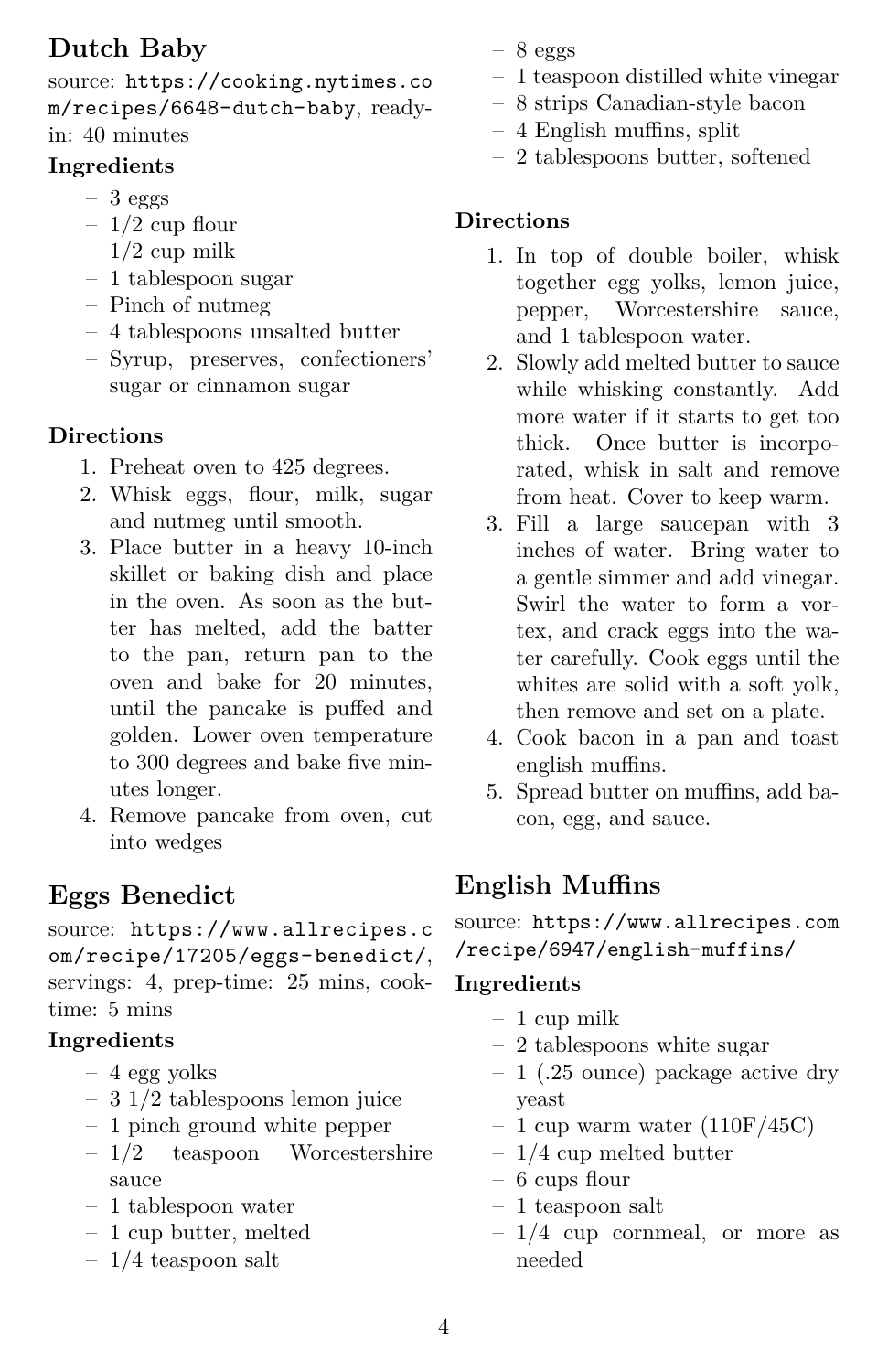- 1. Warm milk and stir in sugar. Dissolve yeast in warm water.
- 2. Combine milk, yeast, butter, salt, and half of flour. Beat until smooth, then add flour and knead until it's a soft dough. Let rise in greased bowl until doubled, around 1 hour.
- 3. Roll to 1/2 inch thick, then cut out round. Coat both sides with cornmeal then rise again for half an hour.
- <span id="page-4-0"></span>4. Cook on cast iron skillet over medium heat, around 10 minutes on each side.

## **Pancakes**

source: [https://www.bettycrocker.c](https://www.bettycrocker.com/recipes/classic-pancakes/77a89da1-fd56-494b-874a-55f9195c1413) [om/recipes/classic-pancakes/77a8](https://www.bettycrocker.com/recipes/classic-pancakes/77a89da1-fd56-494b-874a-55f9195c1413) [9da1-fd56-494b-874a-55f9195c141](https://www.bettycrocker.com/recipes/classic-pancakes/77a89da1-fd56-494b-874a-55f9195c1413) [3](https://www.bettycrocker.com/recipes/classic-pancakes/77a89da1-fd56-494b-874a-55f9195c1413), servings: 9, prep-time: 15 minutes, ready-in: 15 minutes

### **Ingredients**

- $-1$  egg
- 1 cup all-purpose flour or whole wheat flour
- 1 tablespoon sugar
- 3 teaspoons baking powder
- $-1/4$  teaspoon salt
- $-3/4$  cup milk
- 2 tablespoons vegetable oil or melted butter

### **Directions**

- 1. Beat egg with whisk until fluffy. Stir in remaining ingredients until batter is slightly lumpy.
- 2. Heat pan over medium-high heat, melt butter once warm.
- <span id="page-4-1"></span>3. Pour batter in and cook until bubbly on top and dry on the edges before flipping. Cook other side until golden brown.

# **Canning**

## **Habanero Jam**

<span id="page-4-2"></span>source: [https://www.chilipeppermad](https://www.chilipeppermadness.com/chili-pepper-recipes/jellies/habanero-pepper-jam/) [ness.com/chili-pepper-recipes/j](https://www.chilipeppermadness.com/chili-pepper-recipes/jellies/habanero-pepper-jam/) [ellies/habanero-pepper-jam/](https://www.chilipeppermadness.com/chili-pepper-recipes/jellies/habanero-pepper-jam/)

### **Ingredients**

- 1/2 pound habanero peppers chopped
- 4 cups granulated sugar
- $-11/4$  cups cider vinegar
- $-1/4$  cup lemon juice
- $-1$  teaspoon salt
- 3 ounces liquid fruit pectin
- 4 drops food coloring if preferred

#### **Directions**

- 1. Add the habanero peppers to a food processor and pulse them until they are very finely chopped. Do not overdo it or you'll wind up with a puree.
- 2. Scoop out the peppers and add to a large pan.
- 3. Add sugar, vinegar, lemon juice, and salt.
- 4. Bring to a boil then reduce heat to low and simmer for about 10 minutes.
- 5. Return heat to high and bring mixture to a rolling boil. Stir in pectin and boil for 1 minute, stirring constantly. Remove from heat.
- 6. If using food coloring, add it now and stir.
- 7. Ladle jam into sterilized jars and cover.
- 8. Process jars in a boiling hot water bath for 10 minutes.
- <span id="page-4-3"></span>9. Remove and let cool overnight.

## **Jalapeño Jam**

source: [https://www.allrecipes.c](https://www.allrecipes.com/recipe/47520/jalapeno-jelly/) [om/recipe/47520/jalapeno-jelly/](https://www.allrecipes.com/recipe/47520/jalapeno-jelly/),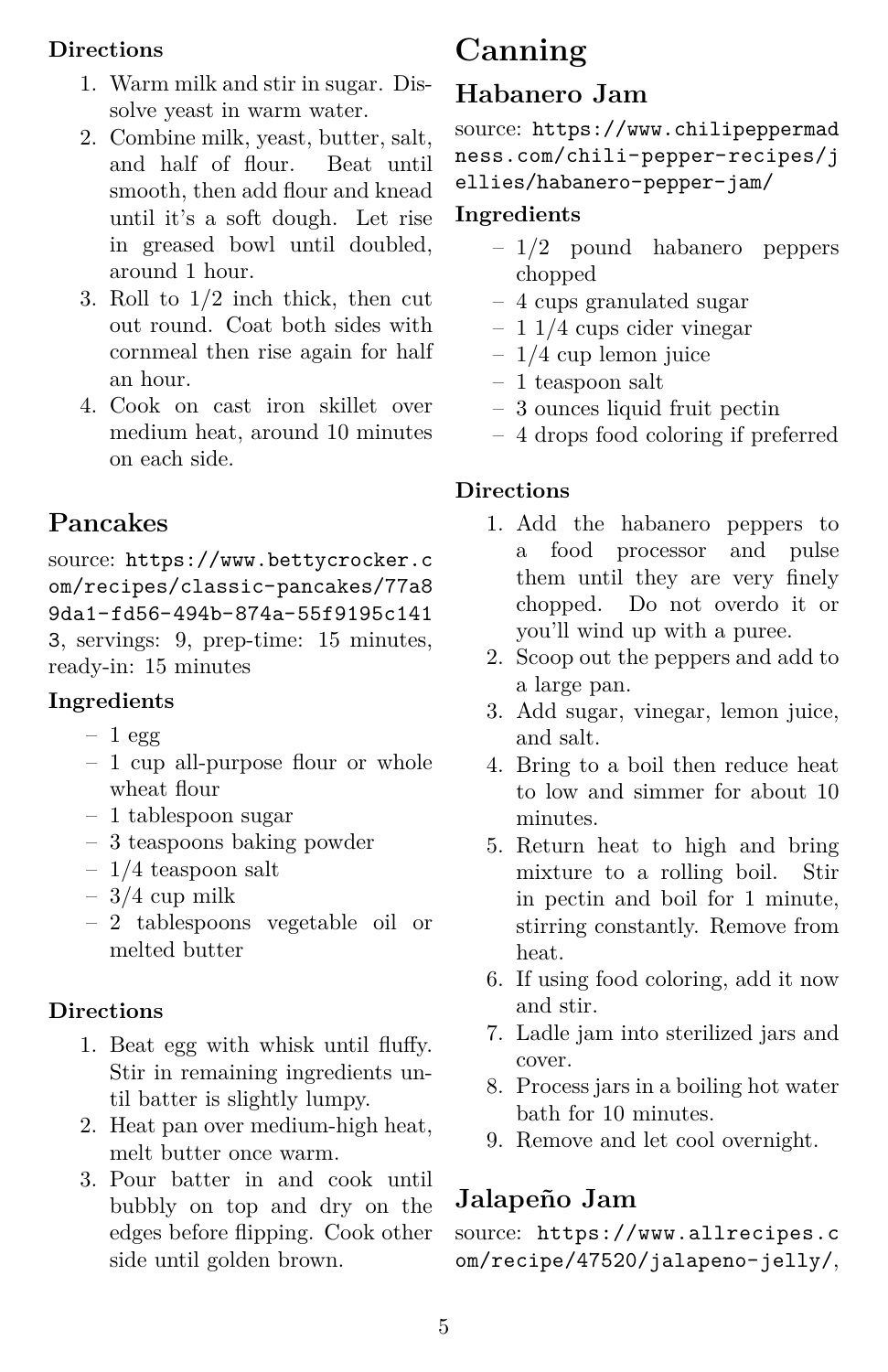servings: 32, prep-time: 20 mins, cooktime: 45 mins

#### **Ingredients**

- 1 large green bell pepper
- 12 jalapeño peppers
- $-1$  1/2 cups apple cider vinegar
- 1 pinch salt
- 4- 1/4 cups granulated sugar
- 4 ounces liquid pectin
- 4 jalapeño peppers, seeded and finely chopped

#### **Directions**

- 1. Blend peppers together until finely chopped. Add vinegar to help blending.
- 2. Stir peppers in large saucepan with cider vinegar. Bring to a boil and simmer for 15-20 minutes.
- 3. Add sugar and bring to a rolling boil. Stir in pectin and boil for 1 minute.
- <span id="page-5-0"></span>4. Ladle into sterile jars and boil for 10 minutes.

## **Ketchup**

source: [https://www.simplycanning.](https://www.simplycanning.com/homemade-ketchup/) [com/homemade-ketchup/](https://www.simplycanning.com/homemade-ketchup/)

#### **Ingredients**

- 4 quarts tomato puree or chopped tomatoes
- 1 cup chopped onion
- 1/2 cup chopped sweet pepper, or jalapeños for spicy ketchup
- $-11/2$  cups vinegar
- 1 Tbsp. canning salt
- $-1/4$  tsp. ground allspice
- 1 stick cinnamon
- $-3/4$  cup sugar

#### **Directions**

- 1. Prepare jars and start heating boiling water bath.
- 2. Blend tomatoes, onions, and peppers and add to large pot.
- 3. Heat to a boil until thickened.
- 4. Add vinegar, salt, sugar, and other seasonings.
- 5. Cook again and thicken.
- 6. Pour into sterile jars, leaving 1/4" headspace.
- <span id="page-5-1"></span>7. Clean rims and steal with lids, boil in canner for 10 minutes.

## **Pickled Jalapeño Peppers**

source: [https://vanillaandbean.com](https://vanillaandbean.com/pickled-jalapeno-peppers/) [/pickled-jalapeno-peppers/](https://vanillaandbean.com/pickled-jalapeno-peppers/), servings: 3x 16oz jars, prep-time: 20 minutes, cook-time: 15 minutes

#### **Ingredients**

- 1 1/2 lbs (675g) Jalapeño Peppers
- $-2 C (530g) Water$
- 2 C (515g) Distilled White Vinegar
- 2 Tbs Fine Sea Salt
- 2 Tbs Cane Sugar
- 2 Fat Cloves of Garlic minced

- 1. Sterilize three 16oz jars and lids in a boiling water bath.
- 2. Wash peppers and cut into rings.
- 3. Bring vinegar, water, salt, and sugar to a boil. Add peppers and garlic to vinegar water, then stir and remove from heat. Allow peppers to sit in the brine for 15 mintues. They will turn a duller shade of green.
- 4. Pack peppers into jars fairly tight and pour brine over them. Leave 1/2" headroom over peppers.
- 5. To seal jars:
	- (a) Bring large pot to a boil, there should be enough water to cover top of jars with an inch of water.
	- (b) Lid peppers and gently tighten rings on jars.
	- (c) Boil jars for 10 minutes.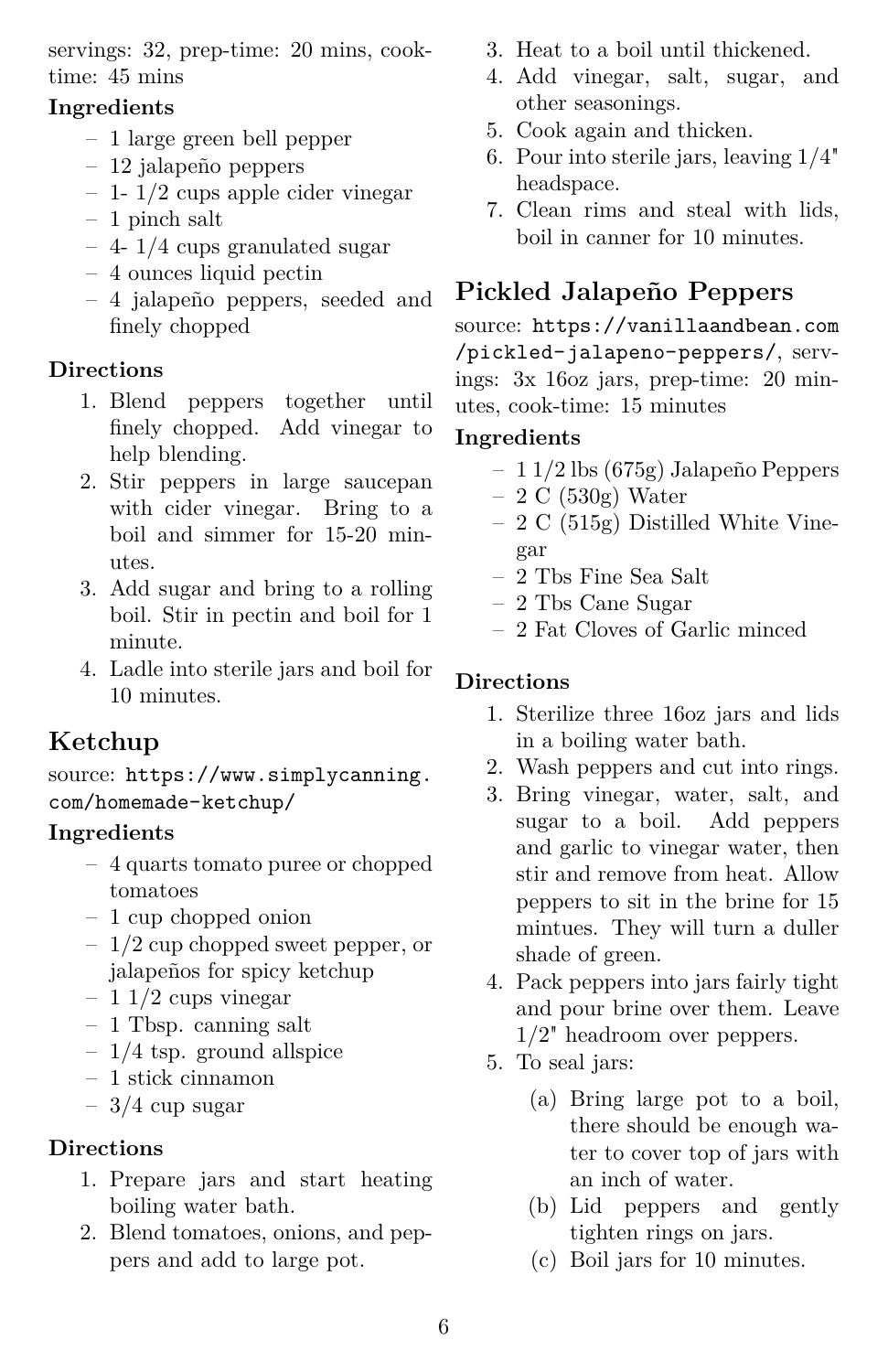- (d) Dry off jars and set aside to cool.
- <span id="page-6-0"></span>6. If not sealing, just put in the refrigerator, and they will be ready in 24 hours. They will stay good for several months.

### **Sauerkraut**

#### **Ingredients**

- 1 head of cabbage
- $-$  ~2 tbsp kosher salt

#### **Directions**

- 1. Cut cabbage into thin slices.
- 2. Weigh cabage and measure out 2- 3% of the weight in salt. Salt cabbage and leave in bowl for  $\sim 10$ minutes to pull out the water.
- 3. Crush cabbage to extract brine, fill into fermentation crock or mason jars. Compact down until brine covers all of the cabbage.
- 4. Add fermentation weight on top of cabbage to keep it under the brine. If using a mason jar, loosely attach lid so that CO2 can escape, or use a fermentation lid.
- 5. Wait 1-3 weeks for cabbage to ferment. Store in fridge to stop fermentation.
- <span id="page-6-1"></span>6. Optional: To pasteurize, heat on stove and mix to get to 180-210F throughout. Sterilize jars, then fill and process in hot water bath for 15 minutes.

## **Sriracha**

source: [https://freshbitesdaily.co](https://freshbitesdaily.com/sriracha/) [m/sriracha/](https://freshbitesdaily.com/sriracha/)

### **Ingredients**

- 1 pound peppers (Choose carefully for color and heat.)
- 2 heads of garlic
- 2 1/2 cups distilled white vinegar
- 2 tablespoons sugar or honey
- 1 tablespoon sea salt

#### **Directions**

- 1. Wash the peppers and spread them out to dry.
- 2. Cut off the pepper tops and discard.
- 3. Slice the peppers in half. Remove and discard the seeds and membranes.
- 4. Peel and mince the garlic cloves.
- 5. Pour the vinegar, sugar and salt into a non-reactive container. I used a glass gallon jar for this. Mix until the sugar and salt have dissolved into the vinegar.
- 6. Add th peppers and garlic to the vinegar mix. Cover and refrigerate overnight.
- 7. This next day strain the garlic and chilis from the vinegar. Strain the vinegar into a large saucepan.
- 8. Cook the vinegar until it is reduced by half.
- 9. Add the strained peppers and garlic to the reduced vinegar and continue cooking until the peppers and garlic are completely soft, cooked through.
- 10. Blend the cooked sauce in a food processor. Careful! This sauce is hot in more ways than one.
- <span id="page-6-2"></span>11. Return the blended Sriracha to the sauce pan and keep it at a low simmer while canning it.

## **Strawberry Jalapeño Jam**

source: [https://www.food.com/recip](https://www.food.com/recipe/strawberry-jalapeno-jam-474371) [e/strawberry-jalapeno-jam-47437](https://www.food.com/recipe/strawberry-jalapeno-jam-474371) [1](https://www.food.com/recipe/strawberry-jalapeno-jam-474371), servings: 8 half pints approx, preptime: 40 minutes, cook-time: 20 minutes, ready-in: 1 hour

#### **Ingredients**

– 4 cups crushed strawberries (discard stems and leaves), or 4 cups blended pears for pear jalapeño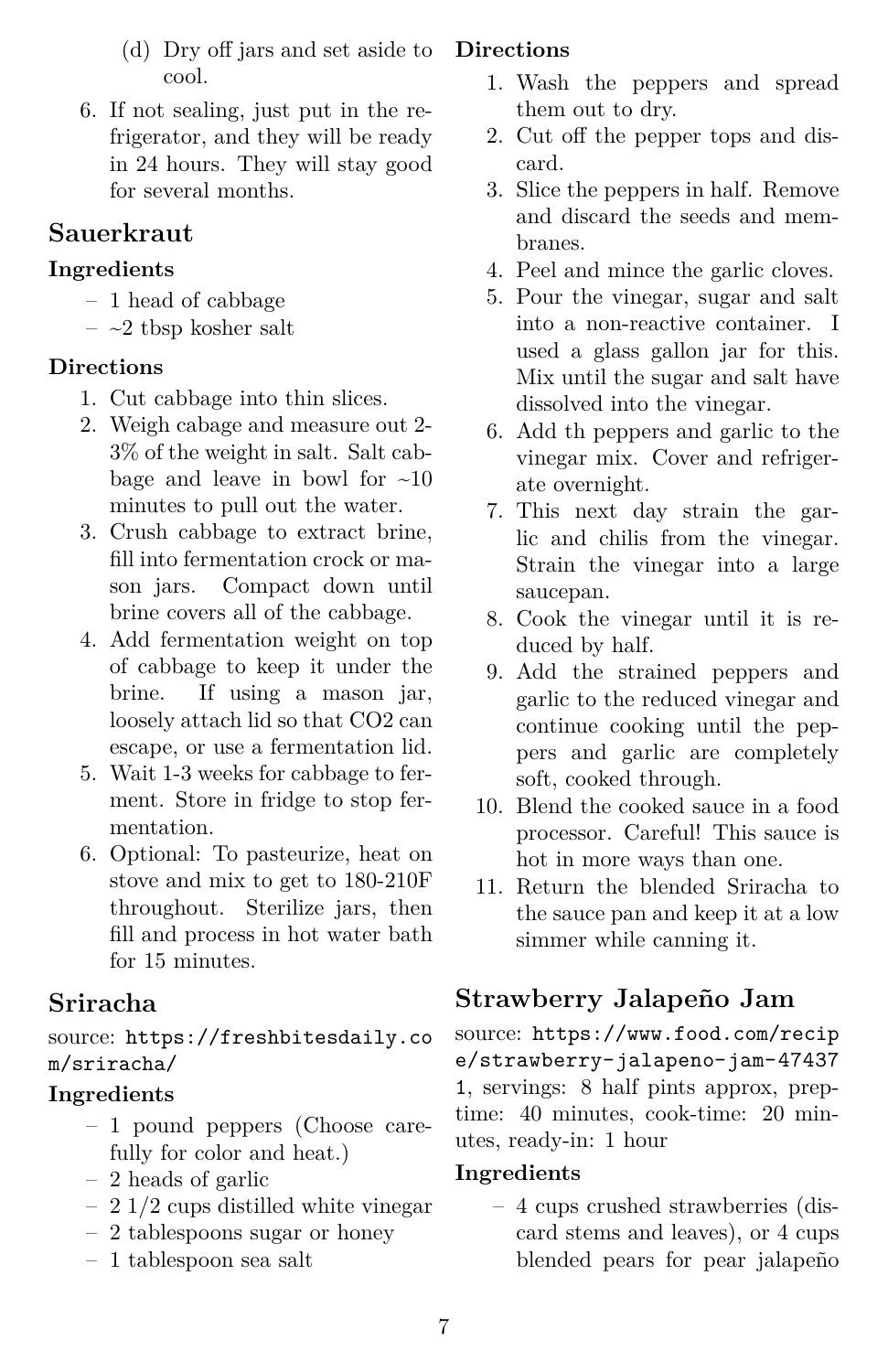jam

- 1 cup jalapeño pepper (processed in food processer)
- 1/4 cup lemon juice
- $-1$  (1 3/4 ounce) package powdered fruit pectin
- 7 cups granulated sugar (yes this is the right amount. . . it's jelly!)

#### **Directions**

- 1. Sterilize 8 half pint canning jars.
- 2. Place crushed strawberries, processed jalapenos, lemon juice, and pectin in a large pot.
- 3. Stir in sugar while stirring over heat. Bring to a rolling boil and keep for 1 minute before removing from heat.
- <span id="page-7-0"></span>4. Fill jars with jam and process in hot water bath.

## **Desserts**

## **Berry Pie**

<span id="page-7-1"></span>source: [https://www.allrecipes.c](https://www.allrecipes.com/recipe/233072/summer-fresh-raspberry-pie/) [om/recipe/233072/summer- fresh](https://www.allrecipes.com/recipe/233072/summer-fresh-raspberry-pie/) [- raspberry- pie/](https://www.allrecipes.com/recipe/233072/summer-fresh-raspberry-pie/), servings: 1 pie, prep-time: 20 mins, cook-time: 10 mins, ready-in: 1hr 30 mins

#### **Ingredients**

- $-1/2$  cup water
- 4 cups fresh berries, divided
- 2 tablespoons cornstarch
- 1/4 cup cold water
- $-1/2$ cup white sugar
- 1 tablespoon lemon juice
- 1 (9 inch) baked pie crust
- 1 cup whipped cream for garnish
- 1 teaspoon lemon zest for garnish

### **Directions**

1. Heat 1 cup berries and 1/2 cup water in a saucepan over medium heat; cook and stir until berries soften, about 5 minutes.

- 2. Stir cornstarch and 1/4 cup cold water in a bowl until dissolved and stir into mashed berries; add sugar.
- 3. Heat berry mixture over medium heat, stirring constantly, until thickened, about 5 minutes. Stir in lemon juice. Allow berry sauce to cool to room temperature.
- <span id="page-7-2"></span>4. Line the prepared pie crust with remaining 3 cups berries. Pour berry sauce over berries and chill until set. Serve garnished with whipped cream and lemon zest.

## **Butter Flaky Pie Crust**

source: [https://www.allrecipes.com](https://www.allrecipes.com/recipe/24094/butter-flaky-pie-crust/) [/recipe/24094/butter-flaky-pie-c](https://www.allrecipes.com/recipe/24094/butter-flaky-pie-crust/) [rust/](https://www.allrecipes.com/recipe/24094/butter-flaky-pie-crust/)

#### **Ingredients**

- 1-1/4 cups all-purpose flour
- $-1/4$  teaspoon salt
- 1/2 cup butter, chilled and diced
- $-1/4$  cup ice water

#### **Directions**

- 1. In a large bowl, combine flour and salt. Cut in butter until mixture resembles coarse crumbs. Stir in water, a tablespoon at a time, until mixture forms a ball. Wrap in plastic and refrigerate for 4 hours or overnight.
- <span id="page-7-3"></span>2. Roll dough out to fit a 9 inch pie plate. Place crust in pie plate. Press the dough evenly into the bottom and sides of the pie plate.

## **Chocolate Chip Cookies**

source: [https://www.bettycrocker](https://www.bettycrocker.com/recipes/ultimate-chocolate-chip-cookies/) [.com/recipes/ultimate-chocolate](https://www.bettycrocker.com/recipes/ultimate-chocolate-chip-cookies/) [-chip-cookies/](https://www.bettycrocker.com/recipes/ultimate-chocolate-chip-cookies/), servings: 48, preptime: 15 minutes, ready-in: 1 hour, 30 minutes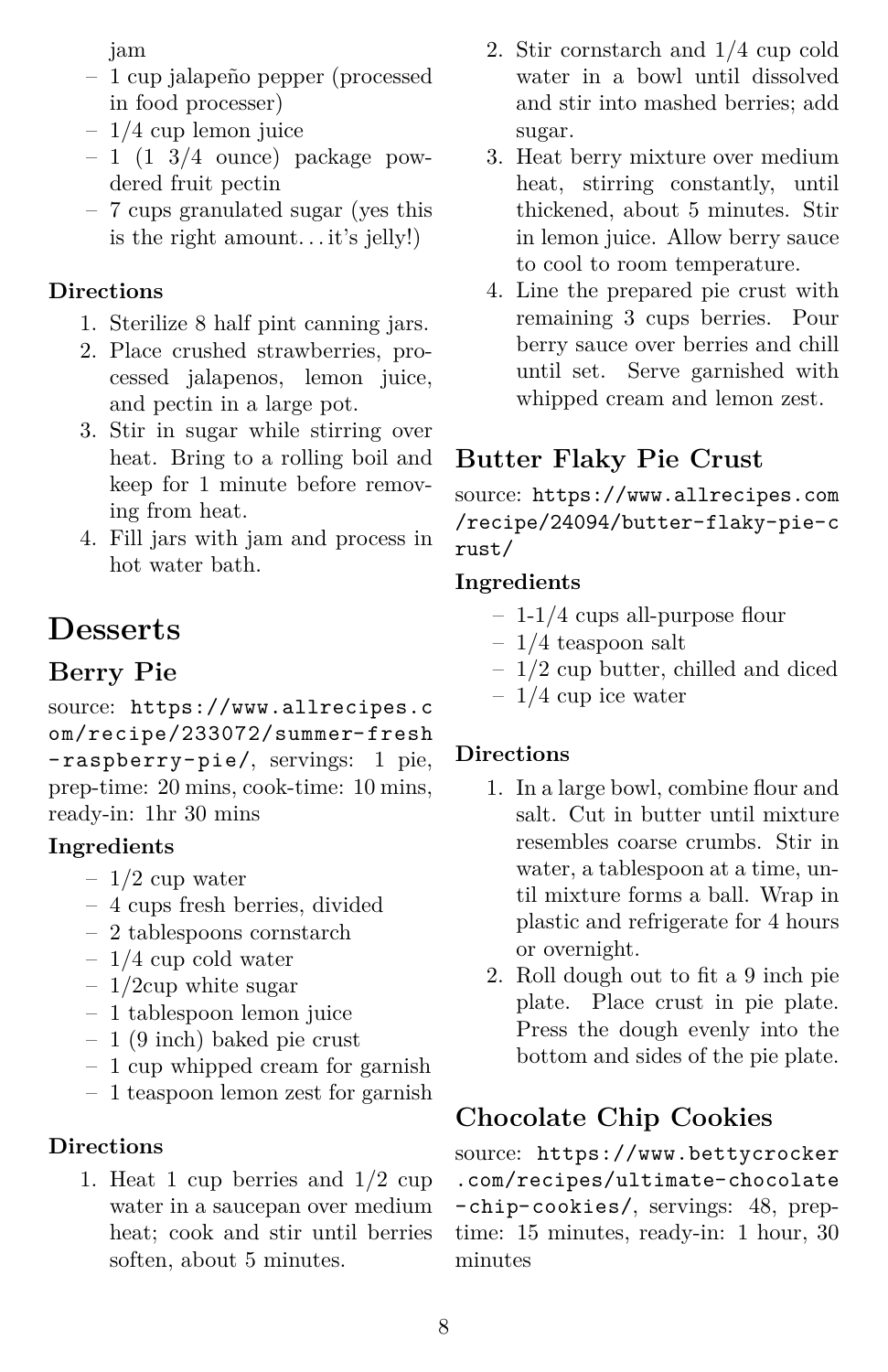#### **Ingredients**

- 2 1/4 cups all-purpose flour
- 1 teaspoon baking soda
- $-1/2$  teaspoon salt
- 1 cup butter, softened
- 3/4 cup granulated sugar
- 3/4 cup packed brown sugar
- $-1$  egg
- 1 teaspoon vanilla
- 2 cups semisweet chocolate chips
- 1 cup coarsely chopped nuts, if desired

#### **Directions**

- 1. Heat oven to 375°F. In small bowl, mix flour, baking soda and salt; set aside.
- 2. In large bowl, beat softened butter and sugars with electric mixer on medium speed, or mix with spoon about 1 minute or until fluffy, scraping side of bowl occasionally.
- 3. Beat in egg and vanilla until smooth. Stir in flour mixture just until blended (dough will be stiff). Stir in chocolate chips and nuts.
- 4. Onto ungreased cookie sheets, drop dough by rounded tablespoonfuls 2 inches apart.
- <span id="page-8-0"></span>5. Bake 8 to 10 minutes or until light brown (centers will be soft). Cool 2 minutes; remove from cookie sheet to cooling rack. Cool completely, about 30 minutes. Store covered in airtight container.

## **Cocoa Pie**

source: grandma's cookbook

#### **Ingredients**

- $-1/3$  cup cocoa
- 1 cup sugar
- $-1/3$  cup flour
- dash of salt
- 2 cups milk
- 1 tsp vanilla
- 2 egg yolks
- lump of butter
- baked pie shell

#### **Directions**

- 1. Combine cocoa, flour, sugar, and salt in top of double boiler.
- 2. Stir in half of milk and cook until mixture is thick.
- 3. Add egg yolks mixed with rest of milk and cook until thick.
- 4. Remove from heat, add butter and vanilla.
- 5. Pour into baked pie shell.
- 6. Meringue:
	- (a) Beat egg whites with a dash of salt until stiff.
	- (b) Gradually add 1/2 cup sugar and beat until shiny.
	- (c) Spread on pie and bake 10- 15 minutes at 325F until golden brown.

### <span id="page-8-1"></span>**Donuts**

source: The Doughnut Cookbook by Williams-Sonoma Test Kitchen

#### **Ingredients**

- 1 cup milk
- 2 1/2 teaspoons active dry yeast
- $-1$  egg
- 4 tablespoons (1/2 stick) butter
- 1/4 cup granulated sugar
- 1 teaspoon salt
- 3 cups flour
- 2 quarts neutral oil

- 1. Warm milk to  $\sim 90$ F, combine with yeast and sugar in a bowl. Stir and let sit until foamy.
- 2. Beat eggs, butter, and salt into yeast mixture. Slowly add flour and beat with dough hook. Once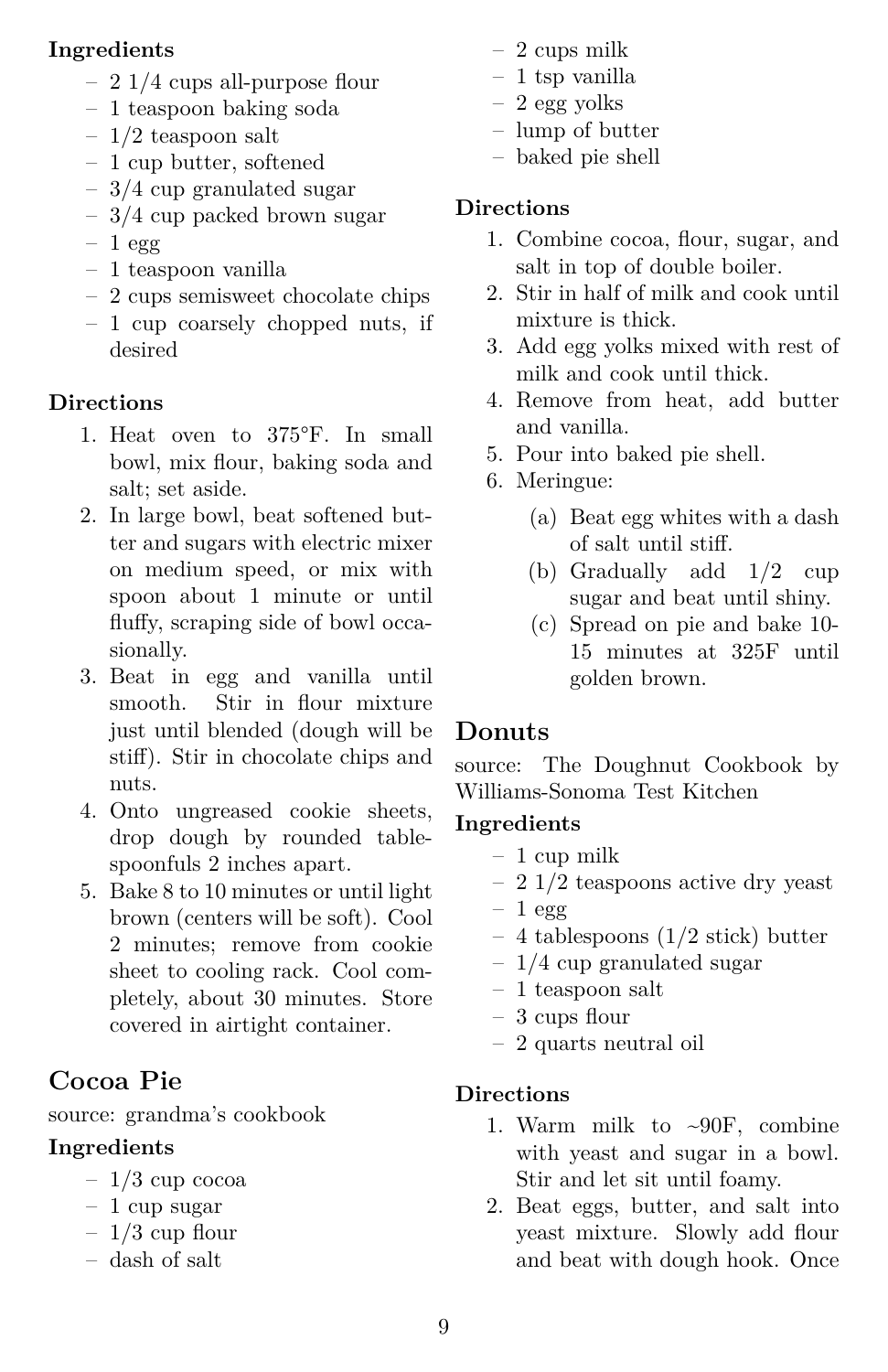the dough forms a ball, knead on a floured surface. Transfer to a greased bowl, cover and let rise for 1 hour.

- 3. Roll dough to 1/2 inch on a floured surface. Cut to shape with a glass. Knead scraps together and repeat.
- 4. Transfer to floured baking sheets and cover to rise, leave room between them. If the kitchen isn't warm enough, warm oven slightly to rise for another 45 minutes.
- 5. Start heating oil to 375F 15 minutes before rising finishes. Prepare cooling rack or paper towels.
- 6. Add donuts to oil in batches. Cook until golden and remove to rack.
- 7. For cream filling
	- (a) combine 2/3 cup sugar, 2 tablespoons flour, 2 tablespoons cornstarch and a pinch of salt in a small saucepan.
	- (b) Over medium heat, whisk in 2 eggs and 2 cups cream. Continue cooking, whisking almost constantly, until the mixture just begins to boil and thickens, about 10 minutes. Adjust the heat so the mixture bubbles gently; cook until it coats the back of a spoon (when you draw your finger through this coating, the resulting line should hold its shape).
	- (c) Stir in 2 tablespoons softened unsalted butter and 2 teaspoons vanilla. Strain through a fine-mesh sieve, and cool to room temperature before using.
- 8. Fill donuts with pastry bag. You

can make a cavity inside using a chopstick.

- 9. For the glaze
	- (a) whisk together 1 3/4 cups powdered sugar, 1/4 cup unsweetened cocoa powder, 1/4 cup milk and 1 teaspoon vanilla until smooth.
	- (b) Dip the tops of the donuts in the glaze, and let it harden on a rack.

### <span id="page-9-0"></span>**Donut Glaze**

#### **Habanero**

- 1 tablespoon habanero jam
- 1 tablespoon milk
- 1 cup powdered sugar

#### **Maple**

- 2 cups powdered sugar
- 1 tablespoon milk
- 3 tablespoons maple syrup

#### <span id="page-9-1"></span>**Directions**

1. Whisk ingredients together until smooth

#### **Donut Glaze - Strawberry**

source: The Doughnut Cookbook by Williams-Sonoma Test Kitchen

#### **Ingredients**

- 1 cup fresh or frozen strawberries
- 2 cups powdered sugar

#### **Directions**

- 1. Boil strawberries with a bit of water and crush, whisk until smooth.
- <span id="page-9-2"></span>2. Whisk together half a cup of boiled down strawberries with two cups of powdered sugar.

#### **Italian Anisette Cookies**

source: [https://www.allrecipes.c](https://www.allrecipes.com/recipe/10226/italian-anisette-cookies/) [om/recipe/10226/italian-anisett](https://www.allrecipes.com/recipe/10226/italian-anisette-cookies/) [e-cookies/](https://www.allrecipes.com/recipe/10226/italian-anisette-cookies/), servings: 18, cook-time: 8 mins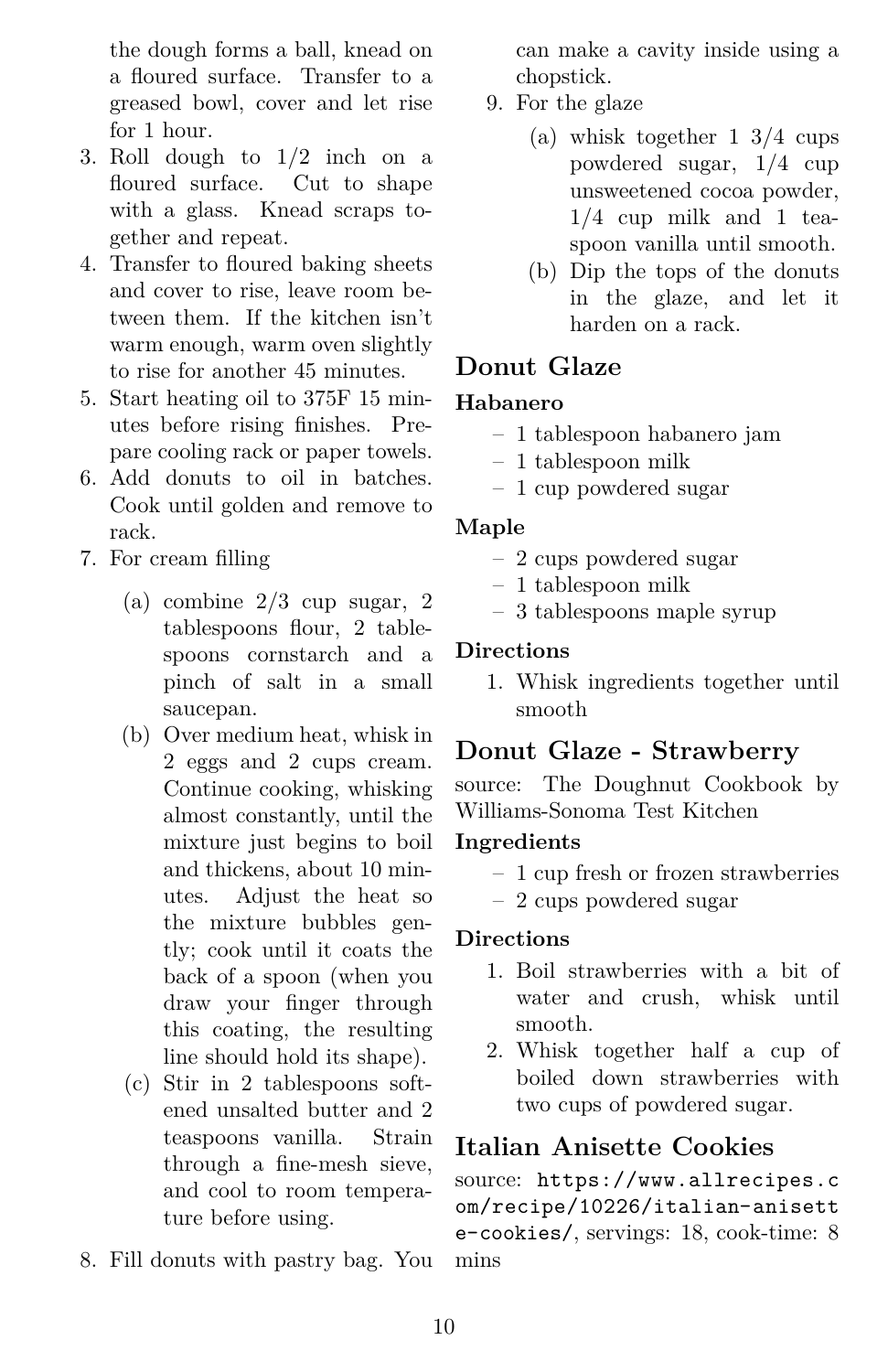#### **Ingredients**

- 4 cups flour
- 1 cup white sugar
- $-1/2$  cup milk
- $-2$  eggs
- 1 tablespoon baking powder
- 3/4 cup vegetable oil
- 1 tablespoon anise extract
- 1 teaspoon anise extract
- 1 cup confectioners' sugar
- 2 tablespoons hot water

### **Directions**

- 1. Preheat oven to 375 degrees F (190 degrees C).
- 2. In large bowl, mix flour, baking powder and white sugar. Make a well in the center and add oil, milk, 1 tablespoon anise extract, and eggs. Mix together until dough is sticky.
- 3. Oil fingers and pinch off dough in 1 inch pieces. Roll into a ball and place on a lightly greased cookie sheet, 1 inch apart, flatten top slightly. Bake for 8 minutes. Dip cookies in Icing while warm.
- <span id="page-10-0"></span>4. To Make Icing: Blend in 1 teaspoon anise extract and enough hot water to 1 cup confectioner's sugar to form a smooth icing.

## **Jam Filled Butter Cookies**

source: [https://www.allrecipes.c](https://www.allrecipes.com/recipe/25100/jam-filled-butter-cookies/) [om/recipe/25100/jam-filled-butte](https://www.allrecipes.com/recipe/25100/jam-filled-butter-cookies/) [r-cookies/](https://www.allrecipes.com/recipe/25100/jam-filled-butter-cookies/)

## **Ingredients**

- $-3/4$  cup butter
- $-1/2$  cup sugar
- 2 egg yolks
- $-13/4$  cups flour
- $-1/2$  cup fruit preserves

## **Directions**

1. Preheat oven to 375F.

- 2. In a medium bowl, cream together the butter, white sugar and egg yolks.
- 3. Mix in flour a little bit at a time until a soft dough forms.
- 4. Roll dough into 1 inch balls. If dough is too soft, refrigerate for 15 to 20 minutes.
- 5. Place balls 2 inches apart onto ungreased cookie sheets. Use your finger or an instrument of similar size to make a well in the center of each cookie.
- 6. Fill the hole with 1/2 teaspoon of preserves.
- <span id="page-10-1"></span>7. Bake for 8 to 10 minutes in the preheated oven, until golden brown on the bottom. Remove from cookie sheets to cool on wire racks.

## **Lemon Custard Filling**

source: [https://www.allrecipes.c](https://www.allrecipes.com/recipe/25622/lemon-custard-filling/) [om/recipe/25622/lemon-custard-f](https://www.allrecipes.com/recipe/25622/lemon-custard-filling/) [illing/](https://www.allrecipes.com/recipe/25622/lemon-custard-filling/), servings: 12, prep-time: 20 mins, cook-time: 20 mins

## **Ingredients**

- $-1/2$  cup white sugar
- $-1/4$  cup cornstarch
- $-1/4$  teaspoon salt
- 2 egg yolks
- $-3/4$  cup water
- $-1/3$  cup lemon juice
- 2 tablespoons butter

- 1. In a large saucepan or double boiler combine sugar, cornstarch and salt. Mix well.
- 2. Beat the egg yolks and water together, then whisk into sugar mixture.
- 3. Cook over medium heat, stirring constantly, until mixture is thickened.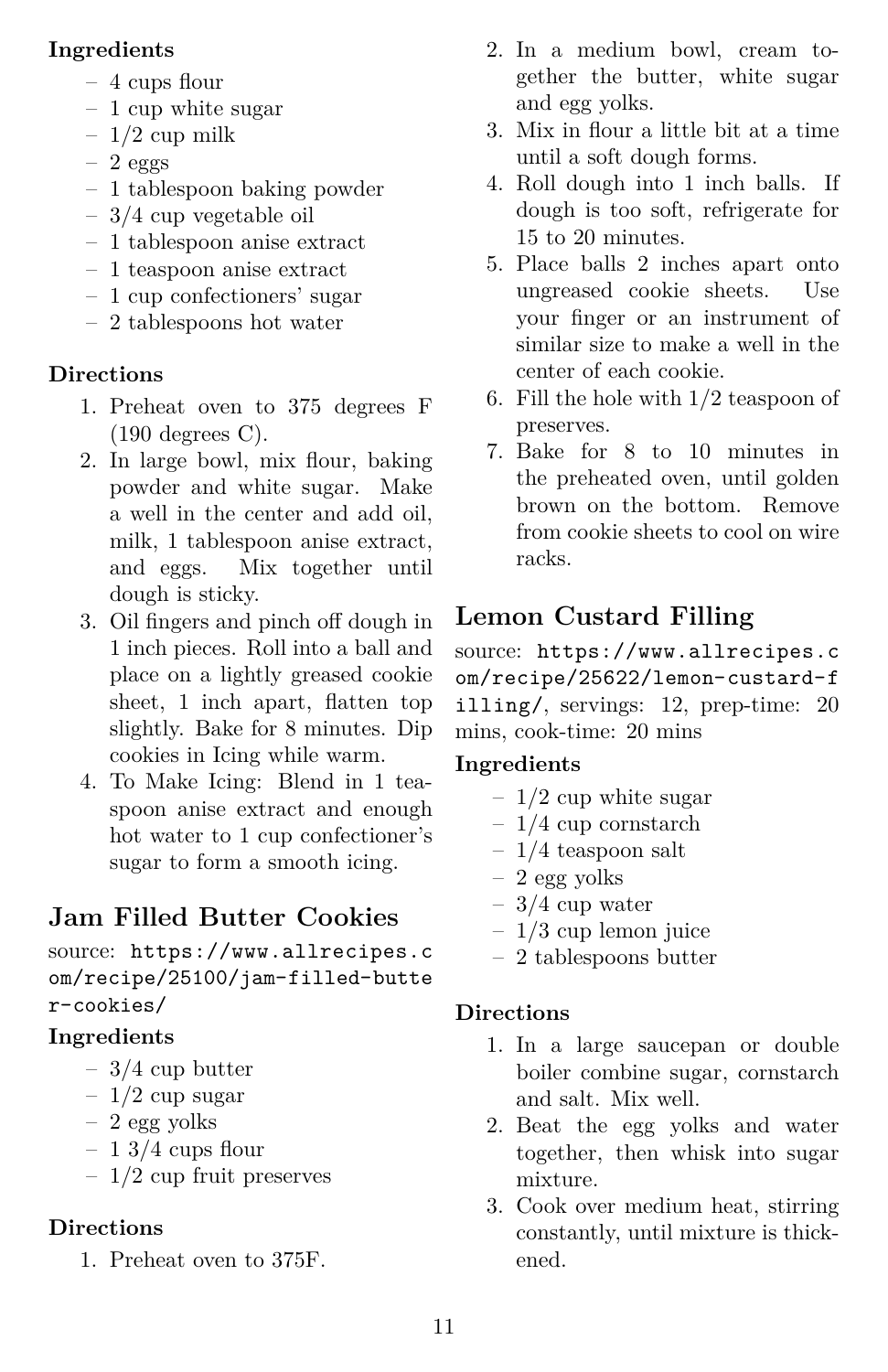- 4. Remove from heat and stir in lemon juice and butter.
- <span id="page-11-0"></span>5. Cover with plastic wrap until completely cooled.

# **Drinks**

## **Ginger Beer**

<span id="page-11-1"></span>source: [https://www.joshuaweissman](https://www.joshuaweissman.com/post/fermented-ginger-beer) [.com/post/fermented-ginger-beer](https://www.joshuaweissman.com/post/fermented-ginger-beer)

### **Ingredients**

- 2 quarts filtered water
- 1 cup sugar
- 1/4 cup grated ginger
- $-1/2$  cup ginger bug, or  $1/4$  tsp champaign yeast
- Juice of 3 lemons

## **Directions**

- 1. Boil 2 quarts of water with ginger and sugar, then simmer for 5- 8 minutes. Let cool to room temperature.
- 2. Strain through mesh strainer or cheese cloth, press out juices.
- 3. Add ginger bug or champaign yeast and lemon juice. Transfer to flip top bottles with 2 inches of head room.
- <span id="page-11-2"></span>4. Let sit at room temperature to carbonate, I usually go 1-2 days. Burp the bottles daily to make sure the pressure doesn't build up too high. Refrigerate once it is carbonated.

## **Pear Cider**

#### source: [https://www.howsweeteats.c](https://www.howsweeteats.com/2016/11/homemade-pear-cider/) [om/2016/11/homemade-pear-cider/](https://www.howsweeteats.com/2016/11/homemade-pear-cider/)

### **Ingredients**

- 10 whole pears cut in half, seeds and stems removed
- 1/2 cup brown sugar
- 1 tablespoon cinnamon
- Water

### **Directions**

- 1. Combine ingredients in a stock pot, fill water  $\sim$ 2 inches above pears. Bring to a boil and simmer for an hour, then mash the pears. Cover pot and simmer for another 2 hours
- 2. Cool mixture and strain through fine mesh.
- <span id="page-11-3"></span>3. To carbonate: Mix in  $\sim 1/8$  tsp champaign yeast to room temperature cider, then bottle in flip top bottles. Leave for a day or two, burp daily. Refrigerate to stop fermentation.

## **Root Beer**

source: [https://www.youtube.com/wa](https://www.youtube.com/watch?v=VdZ4C4gAYto) [tch?v=VdZ4C4gAYto](https://www.youtube.com/watch?v=VdZ4C4gAYto)

### **Ingredients**

- 1L water
- 35g fresh ginger
- 5g cinnamon stick
- 20g dried sassafras root bark
- 10g dried sarsaparilla root
- 10g dried liquorice root, or a few star anise
- 7g dried cherry bark
- $-1/2$  tsp salt
- 2 cups brown sugar
- 1/2 cup lactose (optional)
- 15 mL (1 Tbsp) vanilla extract

- 1. Boil water with ginger and cinnamon for 2-3 minutes.
- 2. Remove from heat and add roots and bark, cover and steep for 15 minutes.
- 3. Strain out solids through mesh and run through coffee filter.
- 4. Bring to simmer in pot and dissolve in sugars.
- 5. Let cool and add vanilla extract.
- <span id="page-11-4"></span>6. Mix syrup with 3 parts soda water, or with 3 parts water and 1/4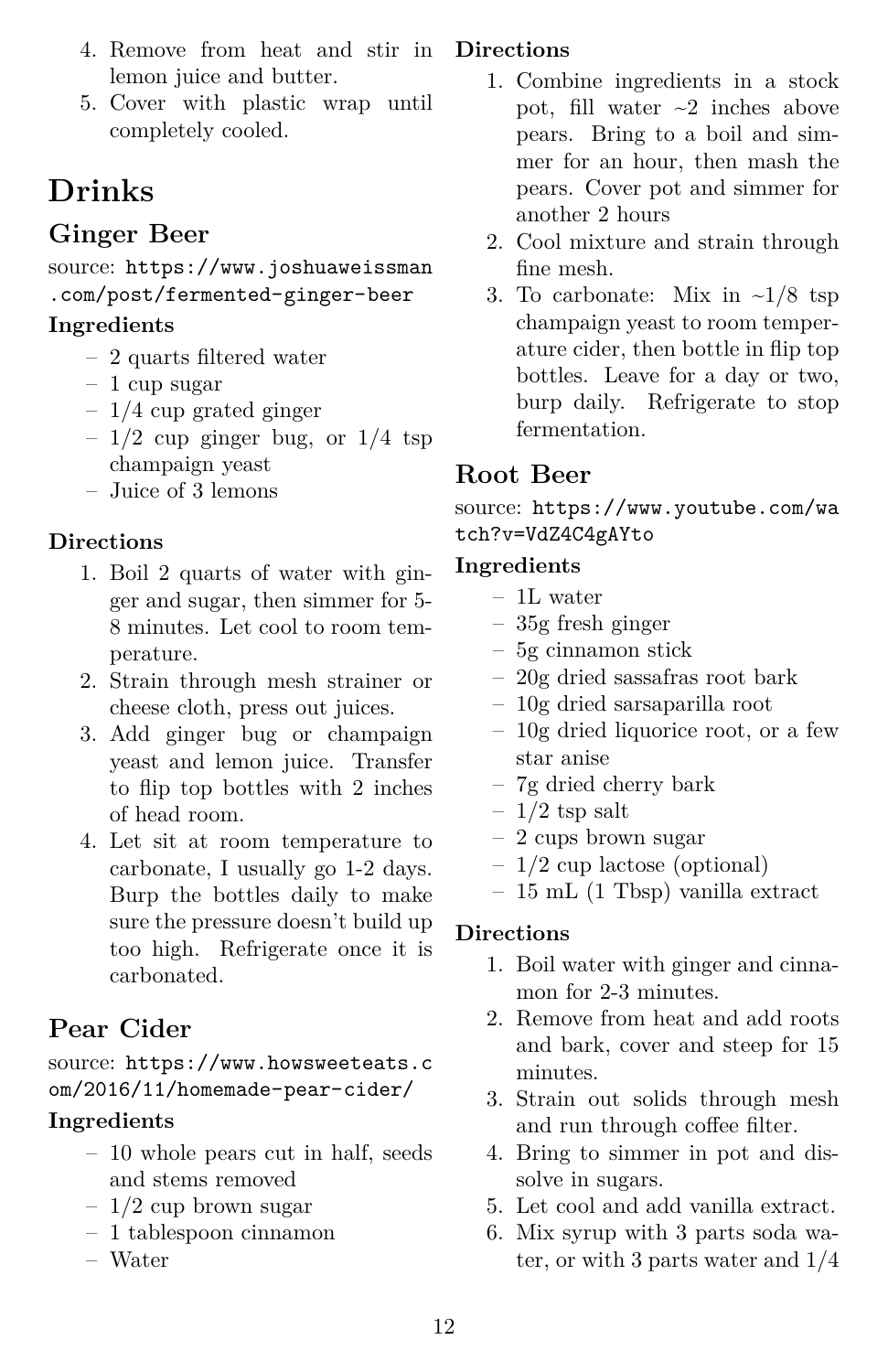tsp champaign yeast to carbonate.

## **Entrées**

## **Ahi Ogo Poke**

<span id="page-12-0"></span>source: [https://www.youtube.com/wa](https://www.youtube.com/watch?v=2FXckaZQT7o) [tch?v=2FXckaZQT7o](https://www.youtube.com/watch?v=2FXckaZQT7o)

### **Ingredients**

- 1lb. quality Ahi tuna
- 1/8lb. ogo (seaweed)
- 1tsp. Hawaiian Alaea Salt
- 1tsp. Sesame seed oil
- 1tbls. Kukui Nut ground

## **Directions**

- 1. Roughly chop ogo and place in a bowl. Sweet onions also work.
- <span id="page-12-1"></span>2. Cube ahi and add to bowl. Mix in rest of ingredients

## **Cashew Chicken**

source: [https://www.chilipeppermad](https://www.chilipeppermadness.com/chili-pepper-recipes/chicken/sweet-and-spicy-cashew-chicken-with-peppers/) [ness.com/chili-pepper-recipes/c](https://www.chilipeppermadness.com/chili-pepper-recipes/chicken/sweet-and-spicy-cashew-chicken-with-peppers/) [hicken/sweet-and-spicy-cashew-c](https://www.chilipeppermadness.com/chili-pepper-recipes/chicken/sweet-and-spicy-cashew-chicken-with-peppers/) [hicken-with-peppers/](https://www.chilipeppermadness.com/chili-pepper-recipes/chicken/sweet-and-spicy-cashew-chicken-with-peppers/)

### **Sauce**

- 3T soy sauce
- 2T water
- 1T fish or oyster sauce
- 1T corn starch
- 1t brown sugar
- 1t sesame oil
- garnish with sesame seeds, herbs, green onion, or pepper flakes

### **Chicken**

- 1T olive or sesame oil
- 1-2 chopped serrano or other peppers
- 1 small onion
- 3 cloves garlic
- $-1/2$  cup cashews
- 1 pound chicken, 1 inch chunks
- season with salt, pepper, optional Chinese 5 spice

### **Directions**

- 1. Cube chicken and season, then set aside.
- 2. Heat oil in a pan, then add onion and peppers, cook for ~5 minutes until soft and a bit caramelized.
- 3. Whisk together sauce ingredients.
- 4. Add garlic and cook another minute.
- 5. Add cashews and chicken, cook 7- 8 minutes until chicken is cooked through.
- 6. Add sauce and stir. If it gets too thick, add water or chicken broth.
- <span id="page-12-2"></span>7. Service with rice and garnish.

## **Ginger Meat**

source: bema

### **Ingredients**

- Fresh ginger the size of palm
- 1 bulb garlic fresh
- Equal soy sauce and water
- Brown sugar to taste

## **Directions**

- 1. Mince garlic, slice ginger, and mix with soy sauce and sugar.
- 2. Marinate any meat for 3 to 4 days.
- <span id="page-12-3"></span>3. Cook meat on grill.

## **Green Curry**

source: [https://rasamalaysia.com/g](https://rasamalaysia.com/green-curry/) [reen-curry/](https://rasamalaysia.com/green-curry/), servings: 3, prep-time: 5 minutes, cook-time: 15 minutes, readyin: 20 minutes

- 1 1/2 tablespoons oil
- 2 tbsp green curry paste
- $-8$  oz. (226 g) chicken breast, cut into bite-sized pieces
- $-1/2$  cup coconut milk
- $-1/2$  cup water
- 4 oz. (115 g) bamboo shoot
- 5 kaffir lime leaves , lightly bruised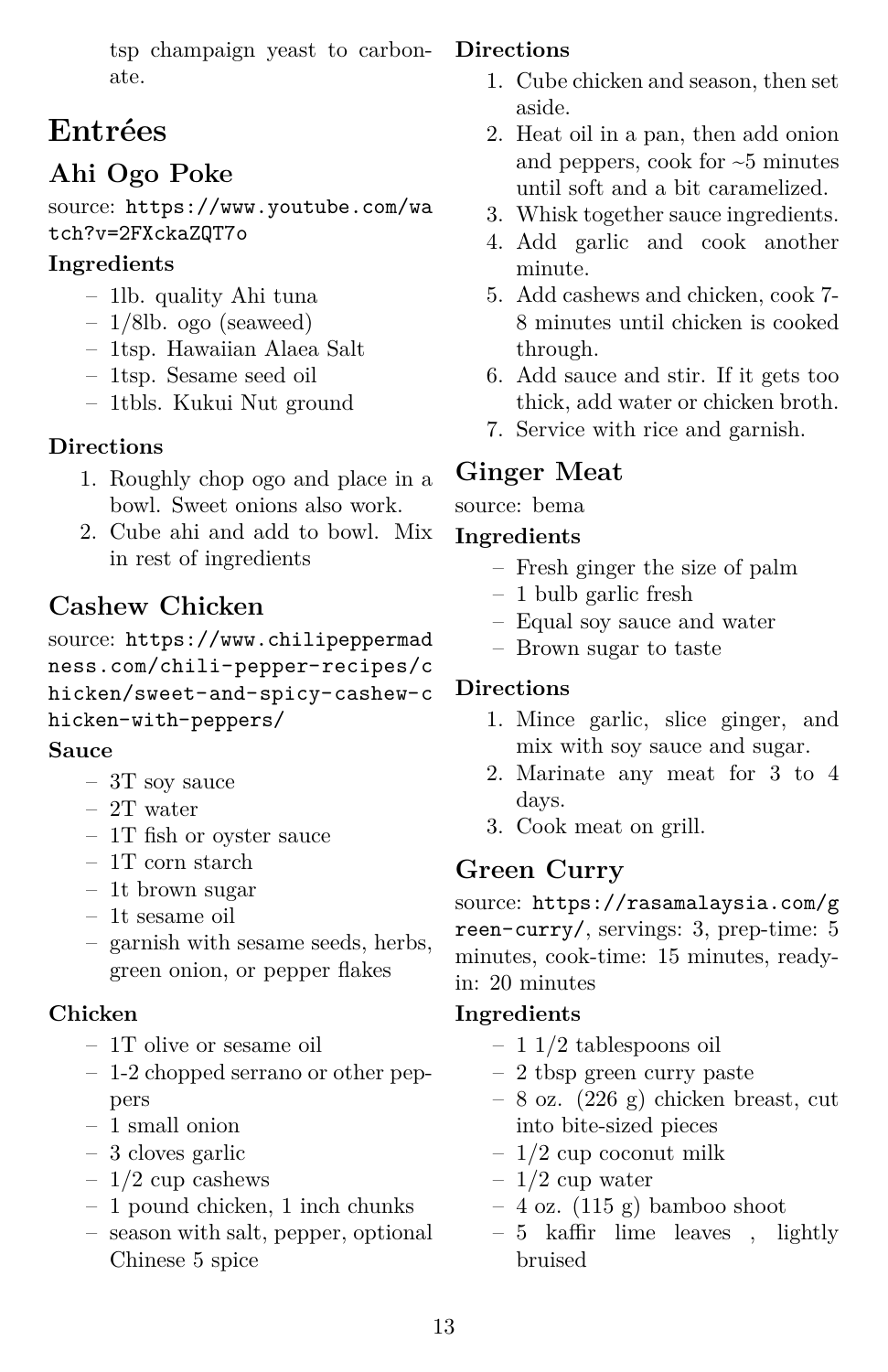- 2 red chilies, cut into thick strips
- 1 tablespoon fish sauce
- 1/4 cup Thai basil leaves

- 1. Heat up a pot over medium heat and add the oil. Saute the green curry paste until aromatic, add the chicken and stir to combine well with the curry paste. Add the coconut milk and water and bring it to a quick boil.
- 2. Add the bamboo shoots, kaffir lime leaves, and red chilies. Lower the heat to simmer, cover the pot and let simmer for 10 minutes or until the curry slightly thickens.
- <span id="page-13-0"></span>3. Add the fish sauce, sugar, and basil leaves. Stir to mix well. Turn off the heat and serve immediately with steamed rice.

## **Italian Sausage**

source: [https://www.allrecipes.com](https://www.allrecipes.com/recipe/16539/italian-style-sausage/) [/recipe/16539/italian-style-sau](https://www.allrecipes.com/recipe/16539/italian-style-sausage/) [sage/](https://www.allrecipes.com/recipe/16539/italian-style-sausage/)

#### **Ingredients**

- $-1/2$  teaspoon ground black pepper
- 1/2 teaspoon dried parsley
- 1/2 teaspoon Italian-style seasoning
- 1/4 teaspoon garlic powder
- 1/2 teaspoon crushed red pepper flakes
- 1/2 teaspoon crushed anise seeds
- 1/4 teaspoon paprika
- $-1/4$  teaspoon dried minced onion
- 1 teaspoon salt
- 1 pound ground pork

#### **Directions**

- 1. Combine spices in a bowl.
- <span id="page-13-1"></span>2. Mix into pork

## **Kalua Pork**

source: [https://www.youtube.com/](https://www.youtube.com/watch?v=zQCmaoOlWks) [watch?v=zQCmaoOlWks](https://www.youtube.com/watch?v=zQCmaoOlWks), prep-time: 10 mins, cook-time: 12-17 hours

## **Ingredients**

- 1.5 tablespoons liquid smoke, Mesquite/Kiawe
- 7lb Pork Butt
- 1.5 Tbsp Hawaiian Alaea Salt

#### **Directions**

- 1. Preheat oven to 195F for cooking 17.5 hours, or 225F for 12-14 hours.
- 2. Place the pork in a 6 inch deep metal pan, fill half an inch deep with water. Put 1.5 tablespoons liquid smoke on top.
- 3. Wrap in 3 layers of plastic wrap, then 2 layers of tinfoil. Make sure the plastic wrap does not touch the meat.
- 4. Cook in oven for 16-17.5 hours. If you feel the pan getting lighter, it is losing moisture. Make sure it is fully sealed.
- 5. Remove from oven and let the meat rest. As it rests, the plastic wrap will pull down onto the meat.
- <span id="page-13-2"></span>6. Remove the plastic wrap. Add ~1.5 tbsp Alaea salt and shred meat by hand into the juice.

## **Meatloaf**

source: Kaleb

- $\frac{3}{4}$  to 1 lb ground beef
- $-34$  to 1 lb sweet Italian pork sausage
- 1 pkg Stove Top Savory Herb stuffing mix
- 1 packet Lipton Beefy Onion soup mix.
- 1 tablespoon Dash seasoning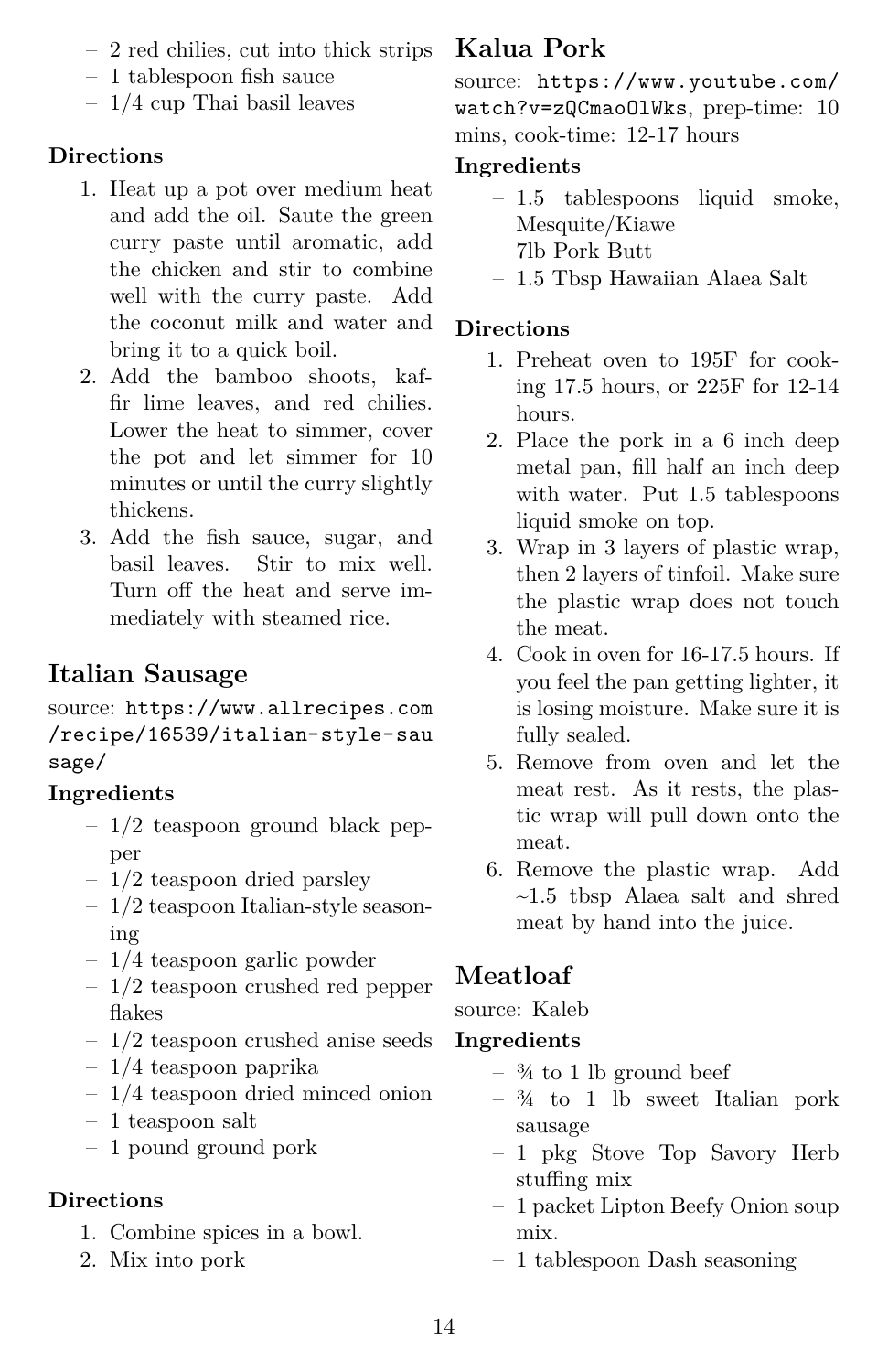- 1 teaspoon ground black pepper
- 1 teaspoon MSG
- 1 packet (1 tsp) Herb-Ox sodium free beef boullion mix
- $-$  ½ teaspoon liquid smoke
- 1 tablespoon Worcestershire sauce
- $-1\frac{1}{2}$  teaspoon dried thyme
- 1 cup hot (not boiling) water
- $-2$  eggs
- 2 handfuls shredded cheese
- 1 tablespoon browning sauce

- 1. Preheat oven to 350F.
- 2. Combine hot water, bouillon mix, soup mix, liquid smoke, MSG, dash seasoning, thyme, pepper, and Worcestershire. Stir in stuffing mix until moistened, allow to rest five to ten minutes to soak through.
- 3. Combine meats together until relatively homogenous.
- 4. Add stuffing mixture, eggs, and cheese and combine until thoroughly mixed. Form into two loaves on a baking tray.
- 5. Place in oven for 40 minutes.
- 6. Remove from oven and brush on browning sauce.
- 7. Return to oven for 15 minutes.
- <span id="page-14-0"></span>8. Remove from oven and allow to cool for ten minutes before slicing and serving.

## **Mochiko Chicken**

source: [https://keepingitrelle.c](https://keepingitrelle.com/hawaiian-style-mochiko-chicken-recipe/) [om/hawaiian-style-mochiko-chick](https://keepingitrelle.com/hawaiian-style-mochiko-chicken-recipe/) [en-recipe/](https://keepingitrelle.com/hawaiian-style-mochiko-chicken-recipe/), servings: 6, prep-time: 4 hours, 10 minutes, cook-time: 10 minutes, ready-in: 4 hours, 20 minutes

## **Ingredients**

- 2 pounds boneless skinless chicken thighs
- 1/4 cup potato starch
- 1/4 cup mochiko flour
- $-1/4$  cup shoyu
- 1/4 cup granulated sugar
- $-1/4$  cup green onions, thinly sliced
- 1 tablespoon sesame seeds
- 1 teaspoon garlic, minced
- 1 teaspoon ginger, minced
- $-1/2$  teaspoon salt
- 2 eggs, beaten
- oil for frying

## **Directions**

- 1. Cut the chicken thighs in to about 1 inch size cubes and set aside.
- 2. In a large mixing bowl add potato starch, flour, shoyu, sugar, green onions, sesame seeds, garlic, ginger, salt, and eggs. Whisk to combine.
- 3. Add cubed chicken to the sauce mixture. Stir to combine. Cover and place in the refrigerator to marinate for at least 4 hours or overnight.
- 4. In a large pan heat oil of choice to 325F. Place mochiko chicken in the oil and fry until golden brown on both sides and cooked through (internal temperature of 165F).
- 5. Remove chicken from oil and place on a cooling rack over a cookie sheet or on to paper towels to absorb excess oil.
- <span id="page-14-1"></span>6. ENJOY!

## **Peanut Butter Chicken**

source: [https://www.thecookingfood](https://www.thecookingfoodie.com/recipe/Peanut-Butter-Chicken-Recipe) [ie.com/recipe/Peanut-Butter-Chi](https://www.thecookingfoodie.com/recipe/Peanut-Butter-Chicken-Recipe) [cken-Recipe](https://www.thecookingfoodie.com/recipe/Peanut-Butter-Chicken-Recipe), servings: 5, prep-time: 20 minutes, cook-time: 30 minutes

- 800g (1 3/4 pounds) chicken breast
- $-1/2$  cup (125g) peanut butter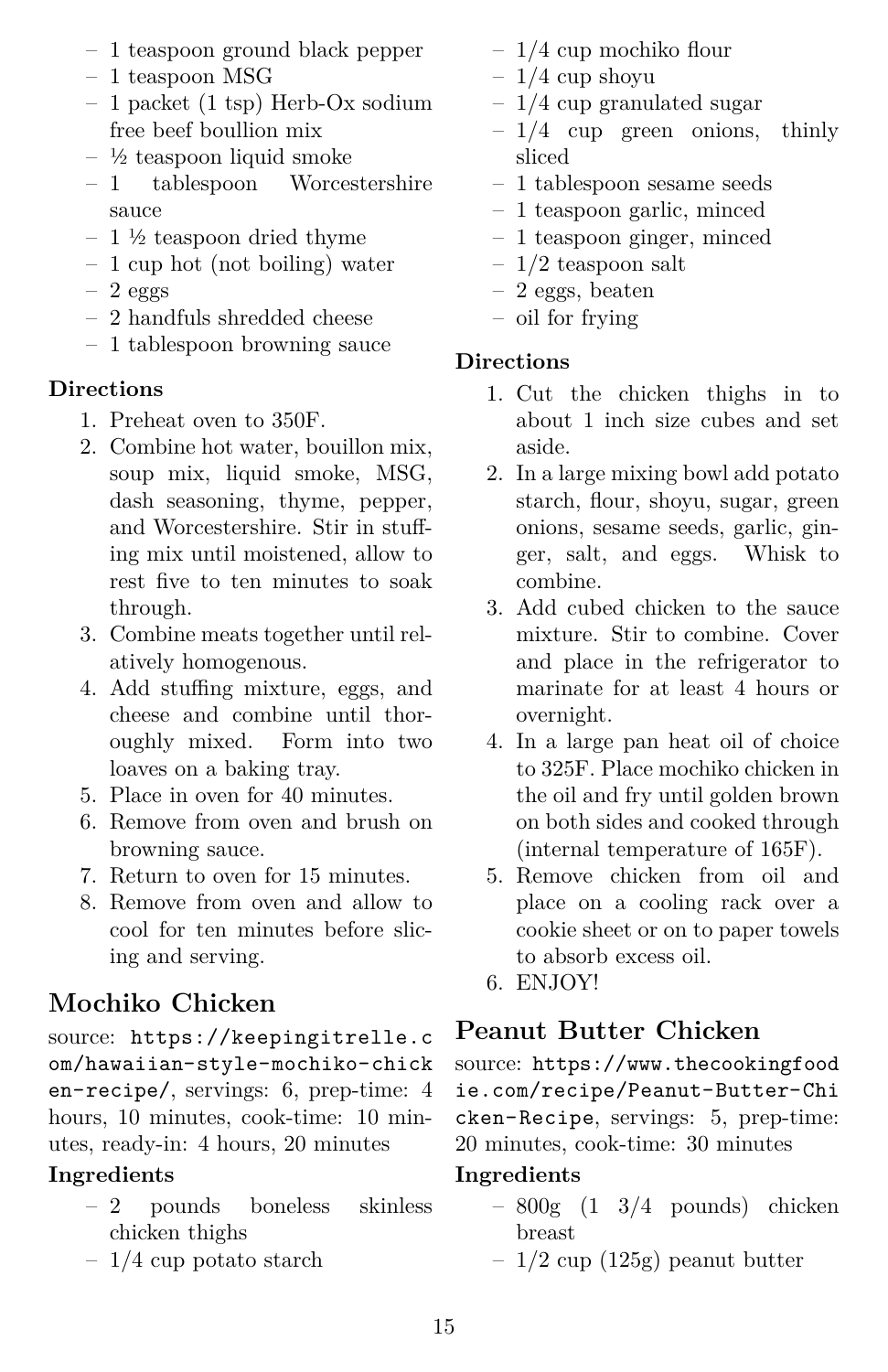- 2 tablespoons soy sauce
- 2 tablespoons lemon juice
- 2 tablespoons honey
- 1 cup (240ml) coconut milk/cream
- 1 tablespoon grated ginger
- 3 garlic cloves
- 1/2 teaspoon salt
- 1/2 teaspoon black pepper
- $-1/4$  teaspoon cumin
- 2-3 tablespoons vegetable oil
- $-1/4$  cup (37g) sesame seeds

- 1. Cut the chicken breast into small cubes.
- 2. In a large bowl mix peanut butter, soy sauce, lemon juice, honey, coconut milk, grated ginger and grated garlic.
- 3. In a large pan heat oil, add chicken cubes and cook for 5-6 minutes, until fully cooked. Season with salt, pepper and cumin. Add the peanut butter mixture, sesame seeds, stir well, cook for 4-5 minutes, until thickens.
- <span id="page-15-0"></span>4. Serve with rice and chopped herbs.

## **Pizza**

source: Dough recipe from [https://ww](https://www.youtube.com/watch?v=FJxJhbCFsco) [w.youtube.com/watch?v=FJxJhbCFsc](https://www.youtube.com/watch?v=FJxJhbCFsco) [o](https://www.youtube.com/watch?v=FJxJhbCFsco)

## **Dough**

- $-1/2$  cup warm water
- $-1/2$  tsp sugar
- 1 tsp yeast
- 1 tsp olive oil
- $-1/2$  tsp salt
- 1 cup bread flour

## **Instructions**

1. Mix warm water with yeast and sugar, leave for a few minutes to bloom.

- 2. Add oil and salt, then mix in flour. Fold dough into ball, then move to an oiled container to ferment in the fridge for a day to a week.
- 3. Remove dough from container and press into an oiled skillet. Go a bit up the edges of the pan to allow it to contract a bit as it rises for  $\sim 30$  minutes.
- 4. Cook dough in skillet without any toppings or sauce until the bottom is browned as much as you like, usually a few minutes.
- 5. Remove from heat and add sauce, cheese, and any other toppings. I used 1/3 cup of pasta sauce made with onions and tomatoes from the garden, mixed with a teaspoon of sugar and a tablespoon of olive oil. For the cheese, I used monterey jack, but low fat mozzarella would be less greasy.
- 6. Cook under the broiler on high for 5-10 minutes, until the cheese is melted and browned.
- <span id="page-15-1"></span>7. Carefully remove from pan and place on a cooling rack. Let it cool a few minutes before cutting into it.

## **Sesame Chicken**

source: [https://soupeduprecipes.co](https://soupeduprecipes.com/sesame-chicken/) [m/sesame-chicken/](https://soupeduprecipes.com/sesame-chicken/)

- 1 lb chicken thigh cut into 1.5 inches cubes
- 2 cloves of garlic
- black pepper to taste
- 1.5 tsp of soy sauce
- $-1/2$  tsp of salt
- $-3/8$  tsp of baking soda
- $-1$  egg white
- 0.5 tbsp of starch add it to the marinade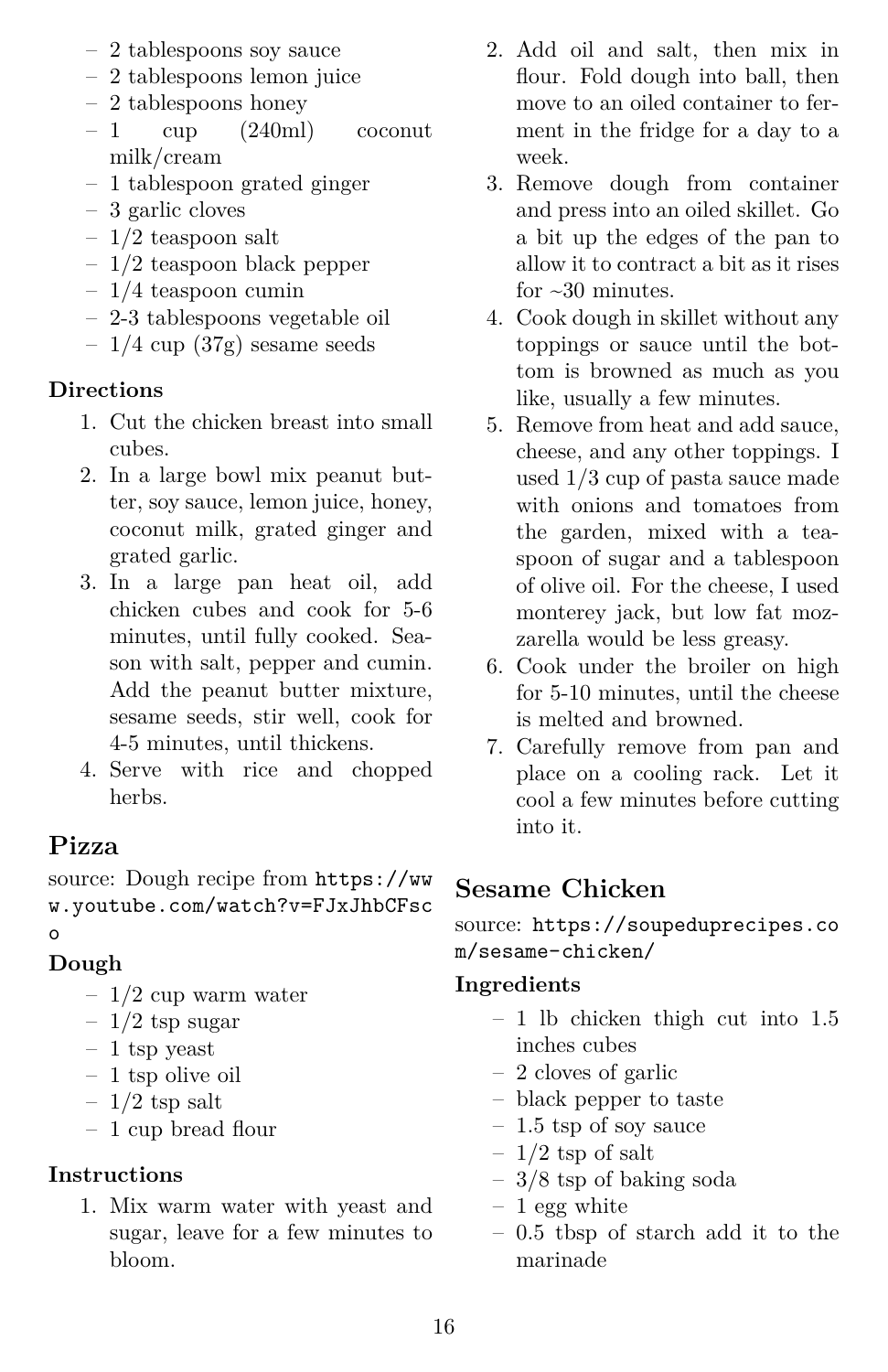- 1 cup of Potato starch use it to coat the chicken
- 2 tbsp of Honey
- 3 tbsp of brown sugar
- 2.5 tbsp of Soy sauce
- 3 tbsp of water
- 2.5 tbsp of ketchup
- 1 tbsp of vinegar
- Potato starch water to thicken the sauce 2 tsp of potato starch mixed with 2 tsp of water
- 1 tbsp of sesame oil
- 1.5 tbsp of Toasted sesame seeds
- Diced scallion as garnish

- 1. Cut chicken into 1 inch cubes
- 2. Marinate chicken with 1 tsp of grated garlic, 1.5 tsp of soy sauce, 1/2 tsp of salt, some black pepper to taste, 3/8 tsp of baking soda, 1 egg white, and 1/2 tbsp of starch. Mix until well combined. Cover and let sit for 40 mins
- 3. Heat oil to 380F. Prepare starch on plate for dipping chicken
- 4. Take each piece and cover in starch before placing it in the fryer.
- 5. Fry each batch until golden, temperature should be 165F. Place on a paper towel or cooling rack.
- <span id="page-16-0"></span>6. To make sauce, get a large bowel and add 3 tbsp of brown sugar, 2 tbsp of liquid honey, 2.5 tbsp of soy sauce, 2.5 tbsp of ketchup, 3 tbsp of water, 1 tbsp of vinegar.

## **Spam Musubi**

source: [https://www.allrecipes.com](https://www.allrecipes.com/recipe/49785/spam-musubi/) [/recipe/49785/spam-musubi/](https://www.allrecipes.com/recipe/49785/spam-musubi/)

### **Ingredients**

- 2 cups short-grain rice
- 2 cups water
- 6 tablespoons rice vinegar
- $-1/4$  cup white sugar
- $-1/4$  cup soy sauce
- $-1/4$  cup oyster
- 12oz container of Spam
- 2 tablespoons oil
- 5 sheets seaweed

### **Directions**

- 1. Rince rice, then boil 2 cups of water on stove. Add rice and stir, then reduce heat, cover, and simmer for 20 minutes.
- 2. Remove from heat and stir in rice vinegar, then leave to cool.
- 3. Mix sugar, soy sauce, and oyster sauce. Cut spam into  $\sim 10$  slices and marinate for 5+ minutes.
- 4. Heat oil in skillet over mediumhigh heat. Cook slices until lightly browned.
- 5. Cut seaweed in thirds, place mold on end of seaweed, add rice, press spam slice down to form rice. Remove mold and wrap seaweed around. Use a bit of water to seal.
- <span id="page-16-1"></span>6. You can make a mold by carefully cutting the bottom off of the spam can.

## **Spicy Ahi Tuna Poke Bowl**

source: [https://mangomura.com/re](https://mangomura.com/recipe/spicy-ahi-tuna-poke-bowl/) [cipe/spicy-ahi-tuna-poke-bowl/](https://mangomura.com/recipe/spicy-ahi-tuna-poke-bowl/), servings: 2 people, prep-time: 10 mins, ready-in: 10 mins

- 280 g ahi tuna (a little more than  $1/2$  lbs)
- 20 g chopped onion (0.7oz)
- 1 green onion
- 1 clove garlic
- 1 tbsp mayonnaise
- 2 tsp Sriracha sauce
- $-$  1.5 tbsp soy sauce
- 1 tsp salt
- 2 tsp sesame oil
- $-1/2$  tsp chili flakes
- 1/2 avocado (optional)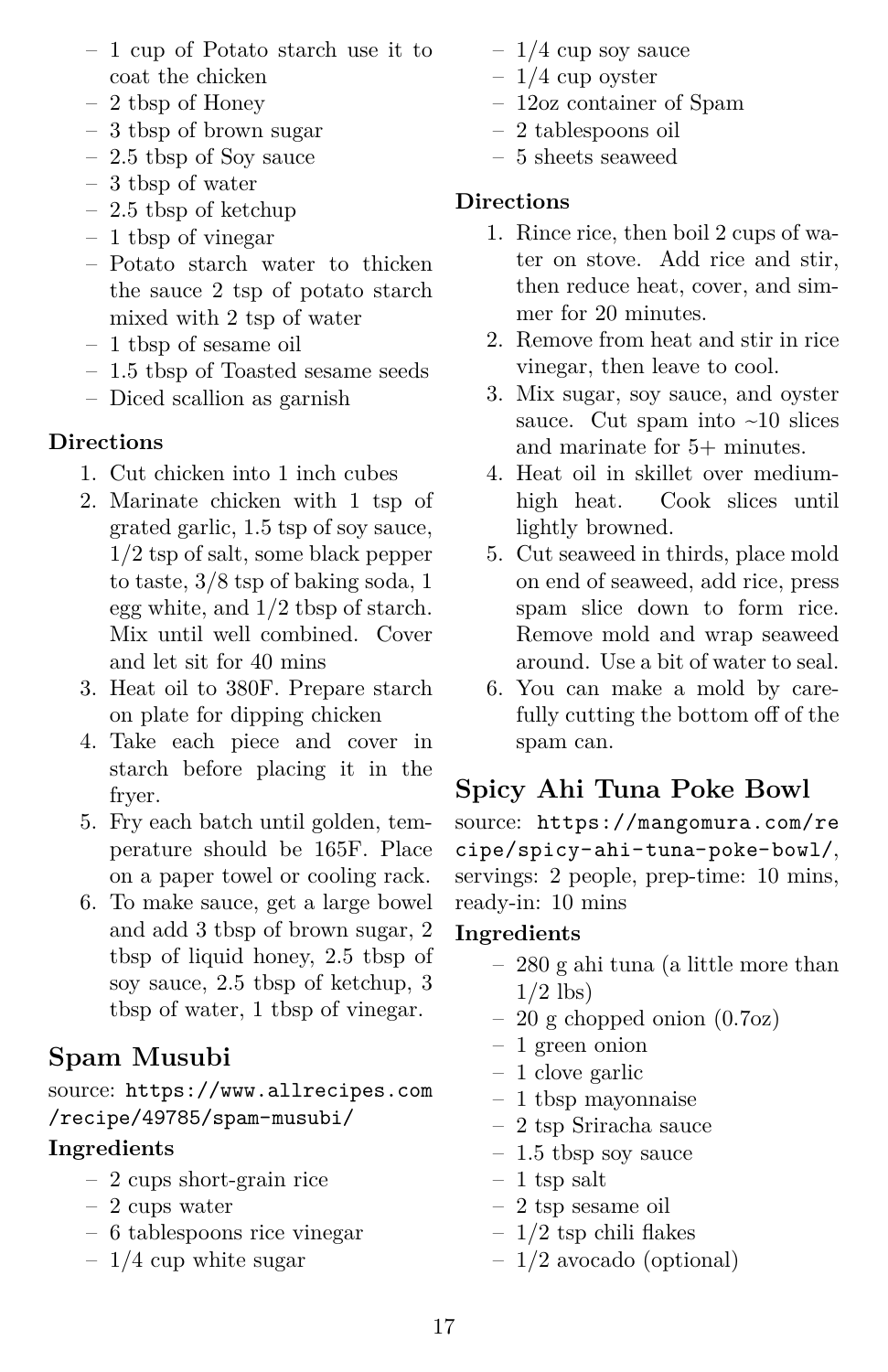- sesame seeds
- chopped green onion
- 2 bowls cooked rice

- 1. Cook the rice according to instructions or in a rice cooker. (You can do this step later. It depends on how long you're going to marinate poke.)
- 2. Slice onion thinly then cut into 1/2 inch length. Cut green onions into thin slices.
- 3. Make spicy sauce by mixing mayonnaise and sriracha sauce and set aside.
- 4. Cut the ahi tuna into bite size pieces.
- 5. In a large bowl, put the ahi tuna, soy sauce, sesame oil, salt, chili flakes, onions and green onions. Stir gently and combine.
- 6. Let it sit in the fridge for about 2 hours. (If you want to eat it right away, skip this step. )
- 7. Add the spicy sauce to the bowl and mix well. (You can add spicy sauce when you add all other seasonings too. )
- 8. Right before serving, slice the avocado.
- <span id="page-17-0"></span>9. Arrange your poke bowl with a scoop of rice, poke and avocado. Sprinkle sesame seeds and green onions on top.

## **Steamed Dumplings**

source: [https://www.tablespoon.c](https://www.tablespoon.com/recipes/chinese-steamed-dumplings/82ca9c72-6c14-423f-ab57-01f82b1c9c64) [om/recipes/chinese-steamed-dumpl](https://www.tablespoon.com/recipes/chinese-steamed-dumplings/82ca9c72-6c14-423f-ab57-01f82b1c9c64) [ings/82ca9c72-6c14-423f-ab57-01f](https://www.tablespoon.com/recipes/chinese-steamed-dumplings/82ca9c72-6c14-423f-ab57-01f82b1c9c64) [82b1c9c64](https://www.tablespoon.com/recipes/chinese-steamed-dumplings/82ca9c72-6c14-423f-ab57-01f82b1c9c64), servings: 48, prep-time: 1 hour, ready-in: 4 hours

#### **Starter**

- 2 tablespoons active dry yeast
- 1 tablespoon sugar
- 1/2 cup all-purpose flour

 $-1/2$  cup water

#### **Dough**

- 3 cups all-purpose flour
- 1 cup water
- 1 teaspoon kosher salt
- $-1/4$  cup sugar
- 2 tablespoons vegetable oil

#### **Filling**

- 1 pound ground pork
- 4 scallions, chopped
- 3 tablespoons cilantro, minced
- 3 inches fresh ginger, peeled and minced
- 1 tablespoon rice wine vinegar
- 1 tablespoon soy sauce
- 1 teaspoon sesame oil

#### **Sauce**

- $-1/2$  cup soy sauce
- 2 teaspoons sesame oil
- 2 teaspoons chili garlic sauce
- 1 tablespoon rice wine vinegar

- 1. Combine yeast, sugar, and water in a small bowl. Stir together and let sit for 30 minutes until foamy.
- 2. Mix in other dough ingredients except flour. Slowly add flour and bring dough together into a ball.
- 3. Knead dough on a floured surface until very soft. Add more flour if dough is too sticky.
- 4. Place dough in lightly oiled bowl, let rise 2.5-3 hours until trippled.
- 5. While dough rises, make sauce and filling. To make sauce, mix ingredients together and chil.
- 6. For filling, mince scallions, ginger, and cilantro very fine. Then mix with other ingredients and set aside.
- 7. Punch dough and cut into quarters, then stretch it out and flour lightly. Cut dough into 12 pieces.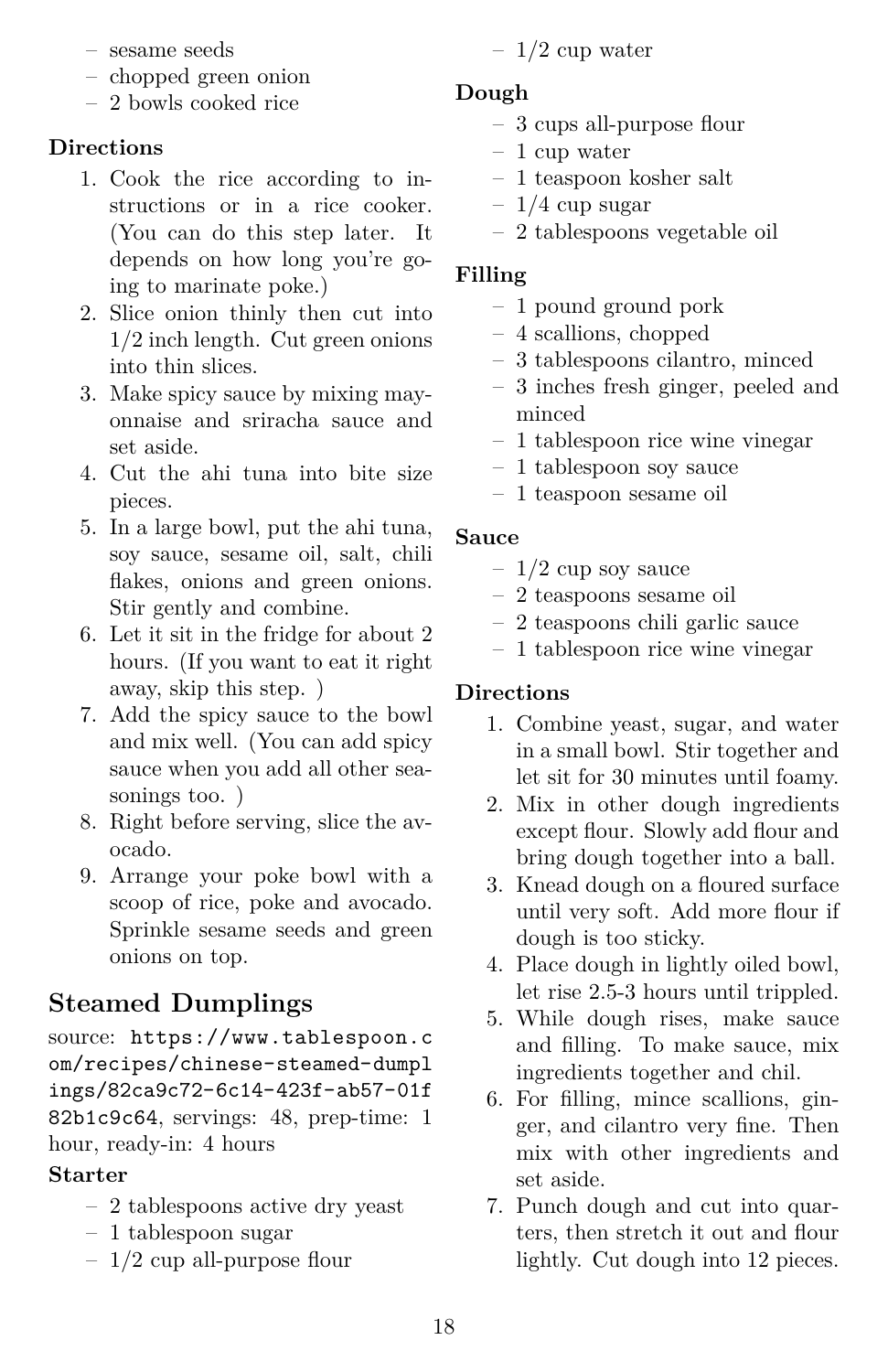- 8. Add a tablespoon of filling to each pice and fold ends up over filling and twist.
- 9. Let rest for 20-30 minutes before steaming.
- 10. Add dumplings to steamer and let cook for around 18 minutes. Lightly oil steamer or use lettuce leaves.
- <span id="page-18-0"></span>11. Cool out of steamer and serve.

### **Turkey Jook**

source: bema

#### **Ingredients**

- $-1/4$  cup soy sauce
- Turkey carcas
- Celery
- Onions
- 1 cup rice
- 8 cups water

#### **Directions**

- 1. Put turkey carcas in crock pot with water. Add celery, onions, soy sauce.
- 2. Cook 4-5 hours on low.
- 3. Remove bones and stir.
- <span id="page-18-1"></span>4. Add rice and cook for around 30- 40 more minutes.

## **Sides**

### **Cream Tuna**

#### <span id="page-18-2"></span>source: bema

#### **Ingredients**

- 1 onion
- Family pouch tuna
- Small can peas
- 1 can Milk

#### **Directions**

- 1. Chop up onion and brown.
- 2. Mix in tuna, peas, and milk.
- <span id="page-18-3"></span>3. Cook on stove for 5 minutes.

## **Macaroni Salad**

#### source: bema

#### **Ingredients**

- 1/2 box macaroni
- Small pouch tuna
- 3 boiled eggs
- Small can peas
- 2 or 3 stalks of celery
- Mayonnaise
- Black pepper

#### **Directions**

- 1. Cook macaroni
- <span id="page-18-4"></span>2. Mix in bowl and chil

## **Sally Lunn Buns**

source: Tasting History, [https://www.](https://www.youtube.com/watch?v=w36CYveyCxU) [youtube.com/watch?v=w36CYveyCxU](https://www.youtube.com/watch?v=w36CYveyCxU)

#### **Ingredients**

- $-11/4$ cup (280ml) whole milk
- 6 tablespoons (85g) of butter at room temperature
- $-1/4$  cup (50g) sugar
- $-3$  3/4 cup (450g) of bread flour (or all purpose)
- 7g instant yeast or active dry yeast.
- 2 eggs (Plus an extra egg for the egg wash)
- The zest of 1 lemon
- $-11/2$  teaspoons of salt
- 2-3 saffron threads (optional; for color only)

- 1. Warm milk to 90-110F, add yeast. Mix in sugar and butter.
- 2. Sift flour into mixer. Add starter, lemon zest, eggs, and salt. Work dough until sticky, around 8 minutes in a mixer.
- 3. Cover and rise 60-90 minutes or until doubled.
- 4. Punch down on a lightly floured surface, split into 3 or 6 pieces.